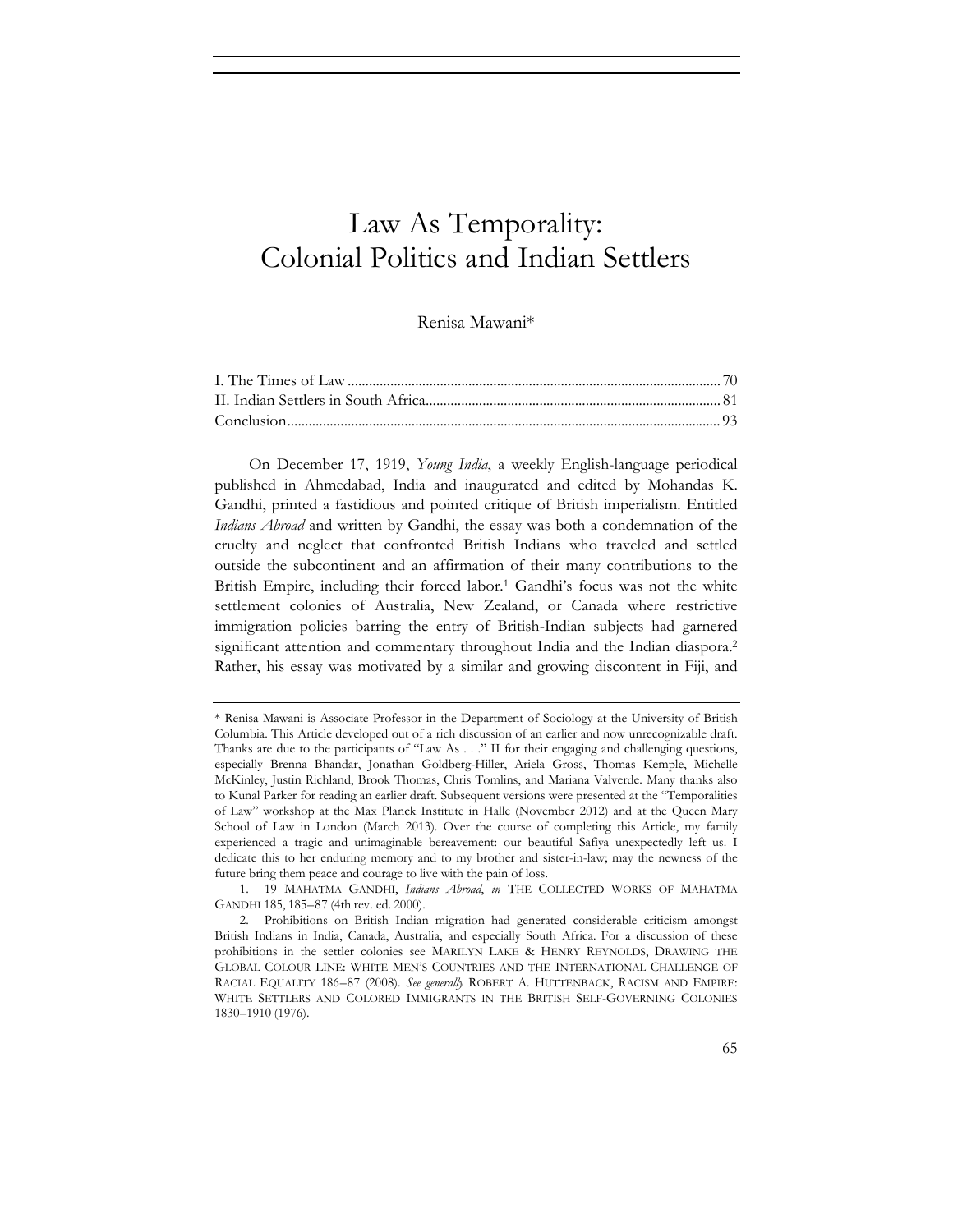East and South Africa, its effects equally manifest in proposals to legally restrict and prohibit Indian migration and settlement. In settler colonies, Indians were perceived as threats to white labor and thus to white futures. In Kenya, Gandhi noted, quoting a telegram he received from Nairobi, Europeans alleged that "Africans morally deteriorate through Indian contact but advance under Christian Western civilization."3 These assertions, his correspondent explained, were issued by local European associations and were aimed at fortifying Indian exclusion. Responding to these objections and rendering them grossly inaccurate, Gandhi reminded his readers that the Indian "penetrated East Africa when there was no European there and affected for the better [the] manners and customs of the [African] people."<sup>4</sup> "Those who prate about the Christian civilization," he admonished, "ignore the teaching of history" and "know nothing of the manner in which the *Indian settler* has raised the native of Africa."5

In Gandhi's account, the sojourn and settlement of British Indians in East and South Africa stood in stark contrast to the questionable objectives and destructive effects of European expansion, including territorial appropriation and racial-colonial violence. Unlike Europeans, Indians did not "force their customs upon the Africans."6 "[N]or did they take the brandy bottle in the one hand and the gun in the other . . . ."7 They "did not go to East Africa with the intention of 'civilizing' the barbarians," he maintained.8 Rather, Indians sought permission to enter Africa, traded with "the natives of the soil," and left "traces of their civilization" therein.9 Drawing a clear and infallible distinction between the interests and intentions of Indian traders and those of British and European colonists, particularly their opposing ethical positions, Gandhi described both to be "settlers," albeit on different terms. In East Africa, he insisted, the European could not possibly claim to be a "pioneer settler." The Indian was the "pioneer." The economic development of the region, he urged, was the result of Indian labor. British Indians "worked in the midst of grave danger to health," cultivated and developed the land, and contributed immeasurably to the prosperity of Britain's empire.10

Less than a century after Gandhi identified British Indians to be settlers and pioneers, the Asian settler has reentered the historical record for markedly different reasons and in a distinctly (post)colonial political terrain.11 In *Indians* 

<sup>3. 19</sup> GANDHI, *supra* note 1, at 186.

<sup>4.</sup> *Id.*

<sup>5.</sup> *Id.* (emphasis added).

<sup>6.</sup> *Id.*

<sup>7.</sup> *Id.*

<sup>8.</sup> *Id.*

<sup>9.</sup> *Id.*

<sup>10.</sup> *Id.* at 187.

<sup>11.</sup> Bonita Lawrence & Enakshi Dua, *Decolonizing AntiRacism*, 32 SOC. JUST. 120, 134–35 (2005). For a response to Lawrence and Dua see Nandita Sharma & Cynthia Wright, *Decolonizing Resistance*, *Challenging Colonial States*, 35 SOC. JUST. 120, 120–21 (2008). Much of this resurgent and renewed interest in Asian settlers has focused not on British Indians, but on Chinese and Japanese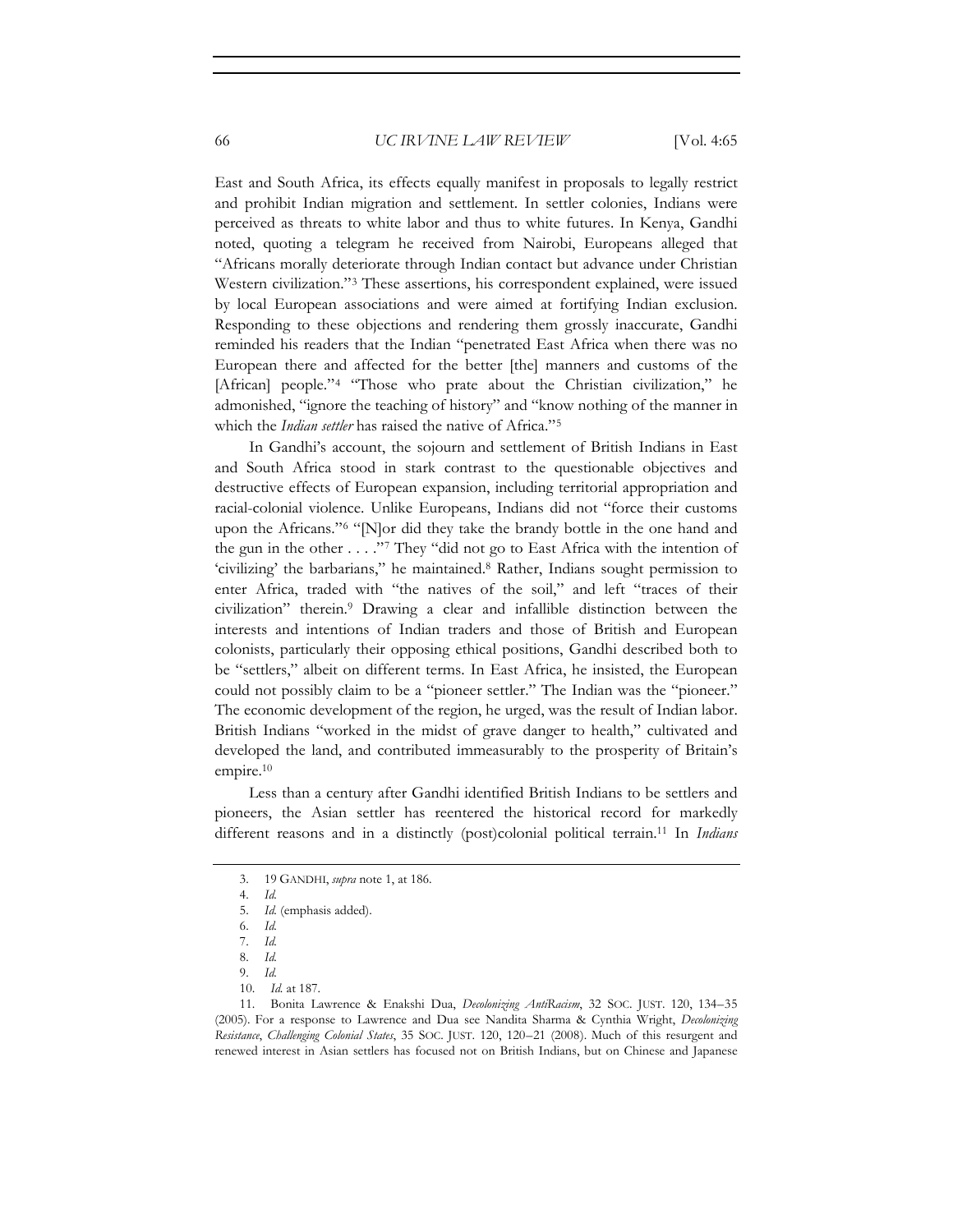*Abroad*, Gandhi's characterization of British Indians as settlers offered one way to emphasize the material significance of Indian labor and its vital role in building the British Empire. At the same time, his essay invited a resounding call for Indian nationalism and a potent anticolonial critique. Contemporary accounts of the Asian settler, by contrast, have been motivated by divergent political and economic stakes which carry significantly different effects. As activists and scholars in the current global context emphasize the urgent need to recognize indigenous sovereignties, to decolonize existing relations between indigenous peoples and settler states, and to pursue indigenous/nonindigenous reconciliation; as observers and commentators aim to make sense of changing geopolitics, particularly the rise of India and China and their growing involvement in resource development and trade in Africa; and as legal, social, and cultural historians chart the entangled genealogies of colonialism, the Asian settler has entered colonial history and postcolonial politics in unprecedented and also troubling ways.<sup>12</sup>

In some instances, engagements with the Asian settler question have been highly productive, gesturing to the significance of Chinese, Japanese, and Indian migration in shaping colonial politics across continental divides; emphasizing the conjoined histories of indigenous peoples and non-European migrants in settler societies; and highlighting the structural links between distinct and seemingly incommensurable colonial projects, including indigenous dispossession, slavery, indenture, and "free" migration.13 Other accounts have been framed in surprisingly ahistorical terms. To claim that Asians are settlers comparable to or the same as Europeans, as some have done, glosses over the uneven, asymmetrical, and coercive conditions of colonial, juridical, and racial power that drew Gandhi's attention and reproach in *Indians Abroad* and through which he

migrants. Ann Curthoys, *An Uneasy Conversation: The Multicultural and the Indigenous*, *in* RACE, COLOUR AND IDENTITY IN AUSTRALIA AND NEW ZEALAND 21, 23–34 (John Docker & Gerhard Fischer eds., 2000); *see also* ASIAN SETTLER COLONIALISM: FROM LOCAL GOVERNANCE TO THE HABITS OF EVERYDAY LIFE IN HAWAIʻI *passim* (Candace Fujikane & Jonathan Y. Okamura eds., 2008) [hereinafter ASIAN SETTLER COLONIALISM].

<sup>12.</sup> On India and Africa, see ANTOINETTE BURTON, BROWN OVER BLACK: RACE AND THE POLITICS OF POSTCOLONIAL CITATION 1-20 (2012). For an important essay that raises questions on the geopolitical rise of China and of settlers and natives in Africa, see Grant Farred, *The Unsettler*, 107 S. ATLANTIC Q. 791, 791–95 (2008). For a recent discussion of reconciliation between indigenous peoples and immigrants of color in Canada, see CULTIVATING CANADA: RECONCILIATION THROUGH THE LENS OF CULTURAL DIVERSITY (Ashok Mathur et al. eds., 2011) [hereinafter CULTIVATING CANADA]. For discussions of indigenous and black sovereignty, see George Elliot Clarke, *"Indigenous Blacks": An Irreconcilable Identity?*, *in* CULTIVATING CANADA, *supra*, at 397, 399–404.

<sup>13.</sup> *See* Lisa Lowe, *The Intimacies of Four Continents*, *in* HAUNTED BY EMPIRE: GEOGRAPHIES OF INTIMACY IN NORTH AMERICAN HISTORY 191, 191–208 (Ann Laura Stoler ed., 2006); RENISA MAWANI, COLONIAL PROXIMITIES: CROSSRACIAL ENCOUNTERS AND JURIDICAL TRUTHS IN BRITISH COLUMBIA, 1871–1921 (2009). Neither Lowe nor I discuss the Asian settler directly. However, each of us is interested in the role of the Chinese migrant in histories of European colonialization in the Caribbean and Canada respectively.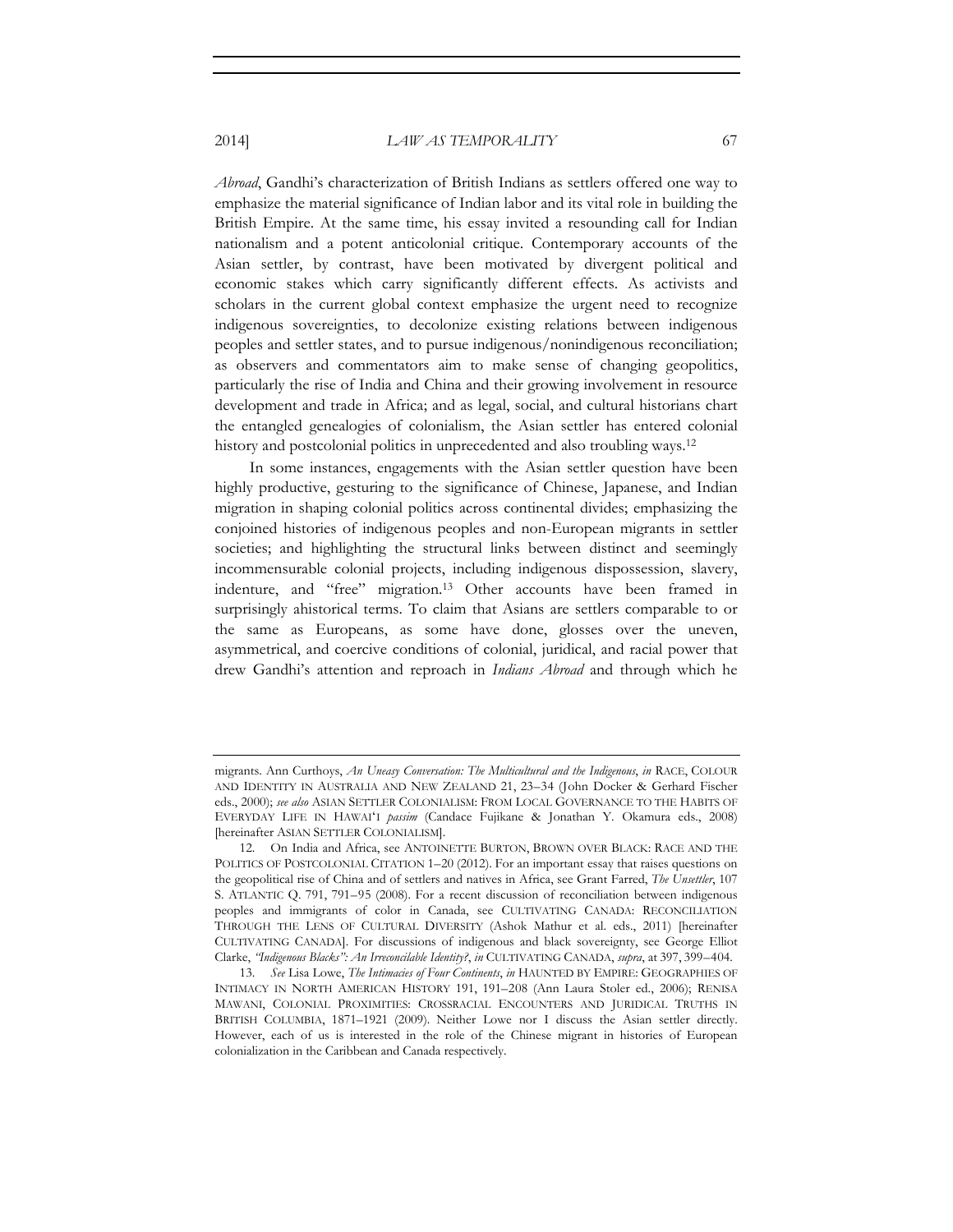contrasted the European and the British Indian as settlers on divergent ethicopolitical and economic grounds.14

This Article situates the Asian settler debate within one historical context of settler colonialism. Beginning with Gandhi's provocations that British Indians were settlers and pioneers, I place his anticolonial critique within a much longer and flourishing discourse on Indian settlers in early twentieth-century South Africa. During this period, as is now well known, British Indians in Natal, the Cape Colony, Transvaal, and Orange Free State, inspired by and often under the leadership of Gandhi, struggled against racially restrictive and coercive legislation, including mandatory registration, poll taxes, disenfranchisement, segregation ordinances, and proposed laws barring their entry and facilitating their deportation.15 In resisting the violence of anti-Indian legislation and the conditions of impermanence these laws generated, "free" British Indians often made claims as settlers, to emphasize the historical contributions of their labor, their indispensability, and their futurity in South Africa. In so doing, they sought to distinguish themselves from other racially inscribed and enumerated populations including Indian indentures, Asiatic migrants, and, most notably, native Africans. The juridical taxonomies in circulation—"native," "European," "Asiatic," and "colored"—were manifestations of a wider regime of racial-colonial power aimed at constituting, dividing, and governing South Africa's heterogeneous populace.16 Crucially, as I suggest below, these juridical-racial taxonomies were also *temporal divisions* that fomented legal subjectivities ascribed with unequal degrees of worth and value, disparate rights to the land, and with distinct claims to the imperial polity.17 Each of these racial designations implied specific durations in and of time

17. I began developing this argument of race, law, and temporality in an earlier article. Renisa Mawani, *Specters of Indigeneity in British-Indian Migration, 1914*, 46 LAW & SOC'Y REV. 369, 369 (2012). For very useful discussions of time and subjectivity, see JOHANNES FABIAN, TIME AND THE OTHER: HOW ANTHROPOLOGY MAKES ITS OBJECT 59–60 (2002). For a discussion of race, temporality, and

<sup>14.</sup> In Hawaiʻi, see Candace Fujikane, *Introduction* to ASIAN SETTLER COLONIALISM, *supra* note 11, at 1, 4. In the Canadian context, see Lawrence & Dua, *supra* note 11, at 120, 134–35.

<sup>15.</sup> There is now a vibrant literature on Indian exclusion in South Africa. One of the earliest and most cited remains Robert A. Huttenback, *Indians in South Africa: 1860–1914: The British Imperial Philosophy on Trial*, 81 ENG. HIST. REV. 273, 273–91 (1966).

<sup>16.</sup> Informed by the work of Foucault, I conceptualize race as a regime of power that cannot be reduced to ideology, corporeality, or exclusion alone. Race is not simply imposed on institutional structures that govern social life (including law), but is deeply rooted in the generativity of power/ knowledge that informs the emergence and development of these institutional structures and their various effects, including violence and coercion. It is through the production of racial regimes of power that subjection and subjectification are made possible, occurring and unfolding as mutable and mobile forces, responding to various social relations and occurrences, and assuming different manifestations and meanings. These materializations are not always identifiable as "racial," especially if race is narrowly conceived as corporeality, ideology, and/or exclusion. For a useful critique of race as ideology and corporeality that informs my thinking here, see Barnor Hesse, *Im/Plausible Deniability: Racism's Conceptual Double Bind*, 10 SOC. IDENTITIES 9, 11–12 (2004), and Barnor Hesse, *Racialized Modernity: An Analytics of White Mythologies*, 30 ETHNIC & RACIAL STUD. 643, 645 (2007) [hereinafter Hesse, *Racialized Modernity*]. *See also* DENISE FERREIRA DA SILVA, TOWARD A GLOBAL IDEA OF RACE 2–4 (2007). Here, da Silva explores how the racial has prefigured the production of philosophical, scientific, and humanistic thought.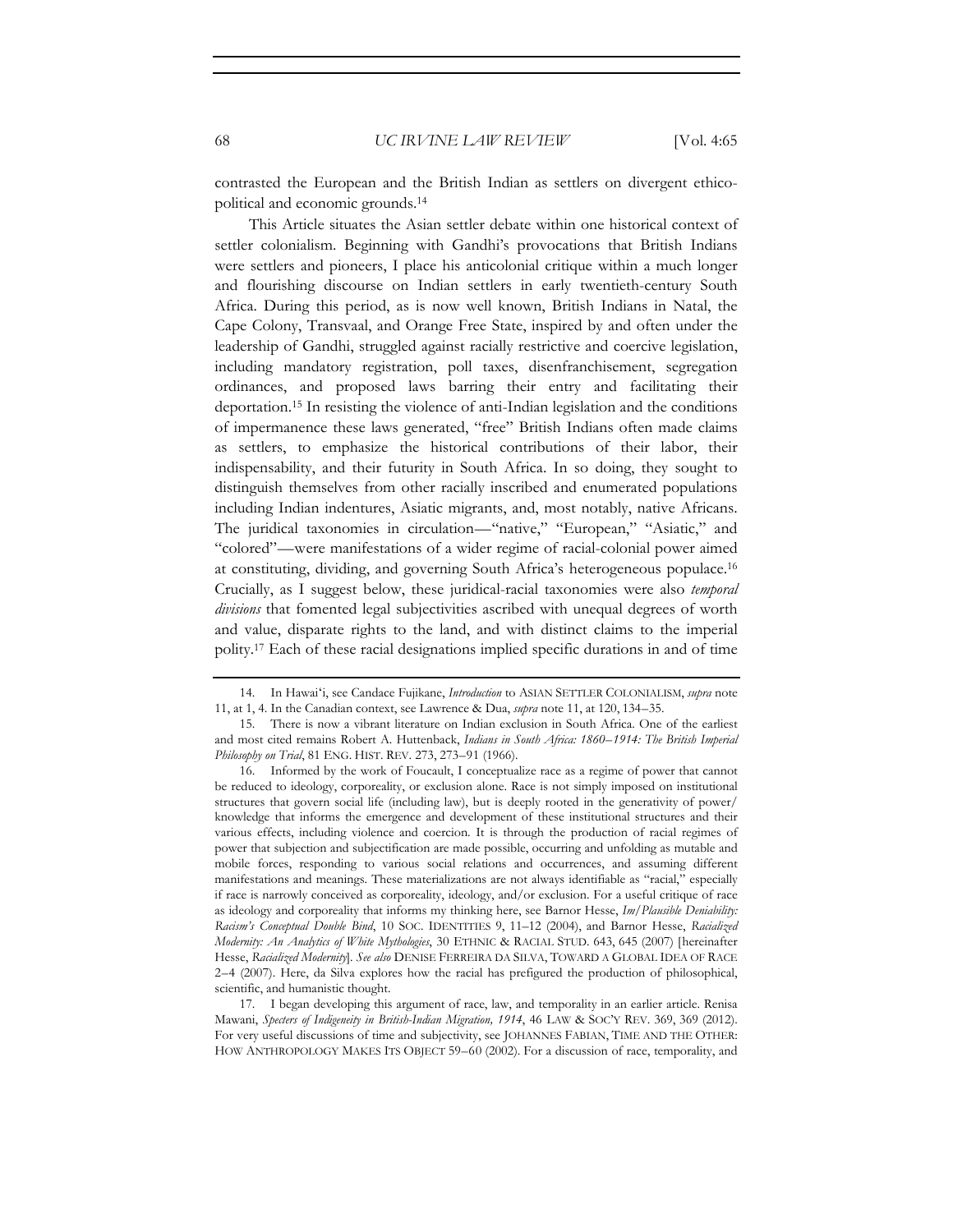and thus differing degrees of political sovereignty. British Indians' claims as settlers were asserted against the temporalizing forces of legality and were aimed at placing law's time and its attendant racial inscriptions "out of joint."18

Law as temporality presents a set of questions and invites a formulation through which to critically examine the Indian settler as Asian settler question. Although time is crucial to the spectacular and quotidian expressions of law—to its force and legitimacy, and its onto-epistemology—in legal scholarship, law's time has too often been assumed rather than problematized.19 Insofar as legal historians and legal theorists have discussed law's time explicitly, the temporalities of law have often been restricted to history and context.20 This Article begins sketching a fuller account of law as temporality by examining how law produces, engages, and inscribes discontinuities between past, present, and future to fortify its own authority, sovereignty, and legitimacy. These processes, I contend, are especially evident in the racial subjection and subjectification of Indian settlers and in their appropriation and deployment of juridico-political identities.

In what follows, I develop these intersecting themes of law, temporality, and colonial-racial subjectivity in two parts. In Part I, I begin to formulate an analytic approach to rethink law as temporality. Here, I contend that law's times cannot be conceived solely in terms of history or historicity. Rather, the temporalities of law demand a critical engagement with law's role in the production and organization of time as past, present, and future; law's imposition of time on colonial-legal subjects; and the tensions and disjunctures between law's time and lived time. Law as temporality, I suggest, opens ways to foreground not only the past and present as significant moments in law's claims to authority and legitimacy, but the future as a juridico-political terrain that forges an equally critical tense of legality.

To be sure, the times of law produce tensions and paradoxes that can most readily be identified in the material conditions of their emergence. Following Gandhi's admonishments of British imperialism and his remarks on its uneven racial and political effects, Part II is situated in early twentieth-century South Africa. Focused on debates in *Indian Opinion*, the Natal newspaper initiated and

subjectivity, see DA SILVA, *supra* note 16, at 115–51, and ACHILLE MBEMBE, ON THE POSTCOLONY 1–18 (2001).

<sup>18.</sup> The term "time out of joint" comes from WILLIAM SHAKESPEARE, HAMLET act 1, sc. 5 and is used by Derrida to discuss the role of the specter. JACQUES DERRIDA, SPECTERS OF MARX: THE STATE OF THE DEBT, THE WORK OF MOURNING, & THE NEW INTERNATIONAL 3 (Peggy Kamuf trans., 1994).

<sup>19.</sup> *See, e*.*g*., Mary L. Dudziak, *Law, War, and the History of Time*, 98 CALIF. L. REV. 1669, 1670 (2010). For important and notable exceptions, see CAROLE J. GREENHOUSE, A MOMENT'S NOTICE: TIME POLITICS ACROSS CULTURES 175–210 (1996), or see PETER FITZPATRICK, MODERNISM AND THE GROUNDS OF LAW 84–90 (2001).

<sup>20.</sup> For a useful discussion of the relationship between law, history, and context in American legal history, see Kunal M. Parker, *Law "In" and "As" History: The Common Law in the American Polity*, *1790–1900*, 1 U.C. IRVINE L. REV. 587, 587–609 (2011). For an important discussion of time and the common law see KUNAL M. PARKER, COMMON LAW, HISTORY, AND DEMOCRACY IN AMERICA, 1790–1900: LEGAL THOUGHT BEFORE MODERNISM (2011). For an account of time as duration see Renisa Mawani, *The Times of Law*, LAW & SOC. INQUIRY (forthcoming 2015).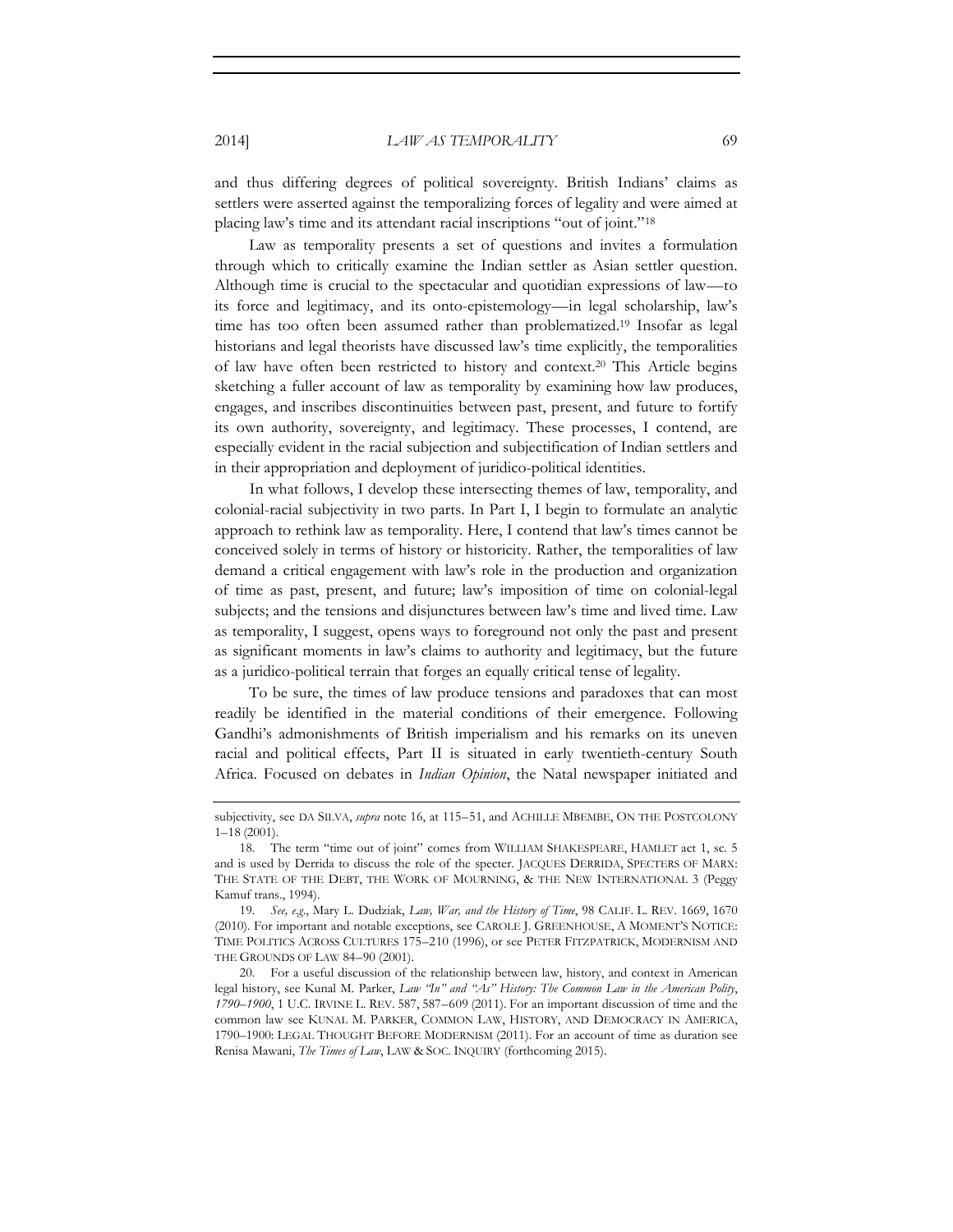edited by Gandhi, I point to the exigencies and urgencies of settler colonialism, the conditions in which British Indians self-identified as settlers, and the effects of these identifications on prevailing constellations of racial-colonial power. My discussion of the Indian settler in South Africa is not intended to place law in history or context. Rather, my account offers one historical opening through which to consider the *doubling of time*: the tensions between *law's creation of time*, including the legal production of colonial-legal subjectivities, and the challenges posed by British Indians whose claims as settlers were animated by their own *lived times* of colonialism—including migration and indenture—and which animated their claims to belonging. Ultimately, the colonial legalities, temporalities, and politics that I elucidate here, I hope, might open new itineraries for legal history and for an (un)timely politics of solidarity currently occluded by contemporary claims that Asians are settlers.21

# I. THE TIMES OF LAW

## *All our pasts are . . . futural in orientation.*

—Dipesh Chakrabarty22

Over the past two decades, law and legal studies have begun to take space seriously.<sup>23</sup> However, they have not approached time with the same critical rigor. In legal scholarship, time is often assumed to exist as though it were a natural phenomenon, unfolding effortlessly and inconspicuously as the backdrop to social and political life.24 Even in legal history, where questions of temporality would seem to be of interest and concern, time has only recently been the subject of critical discussion and debate.25 Often, time is tacitly conceived as a sequential and directional line on which events, subjects, and objects may be plotted and organized in a chronological fashion. For Constantine Fasolt, historians do not often begin their investigations by questioning time. They presuppose it. History,

<sup>21.</sup> On politics as untimely, see ELIZABETH GROSZ, IN THE NICK OF TIME: POLITICS, EVOLUTION, AND THE UNTIMELY (2004). *See also* DIPESH CHAKRABARTY, PROVINCIALIZING EUROPE: POSTCOLONIAL THOUGHT AND HISTORICAL DIFFERENCE 74–75 (2000).

<sup>22.</sup> CHAKRABARTY, *supra* note 21, at 250.

<sup>23.</sup> There is a large and robust literature on legal geography. For early interventions in the field, see generally NICHOLAS K. BLOMLEY, LAW SPACE AND THE GEOGRAPHIES OF POWER 29– 31(1994) and THE LEGAL GEOGRAPHIES READER: LAW, POWER, AND SPACE (Nicholas Blomley et al. eds., 2001).

<sup>24.</sup> Writing about the literature on war, Mary Dudziak argues as follows: "Ideas about the temporality of war are embedded in American legal thought. A conception of time is assumed and not examined, as if time were a natural phenomenon with an essential nature, providing determined shape to human action and thought." Dudziak, *supra* note 19, at 1670. Although Dudziak is writing of a specific context and a particular body of literature, one can easily expand her critique to encompass law and legal studies, a field in which time is central but not often or fully problematized.

<sup>25.</sup> There is now a growing concern with temporality in legal history. PARKER, *supra* note 20; Dudziak, *supra* note 19, at 1672; Christopher Tomlins, *Revolutionary Justice in Brecht, Conrad, and Blake*, 21 LAW & LITERATURE 185, 187 (2009) [hereinafter Tomlins, *Revolutionary Justice*]; Christopher Tomlins, *The Threepenny Constitution (and the Question of Justice)*, 58 ALA. L. REV. 979, 984–86 (2007) [hereinafter Tomlins, *Threepenny Constitution*].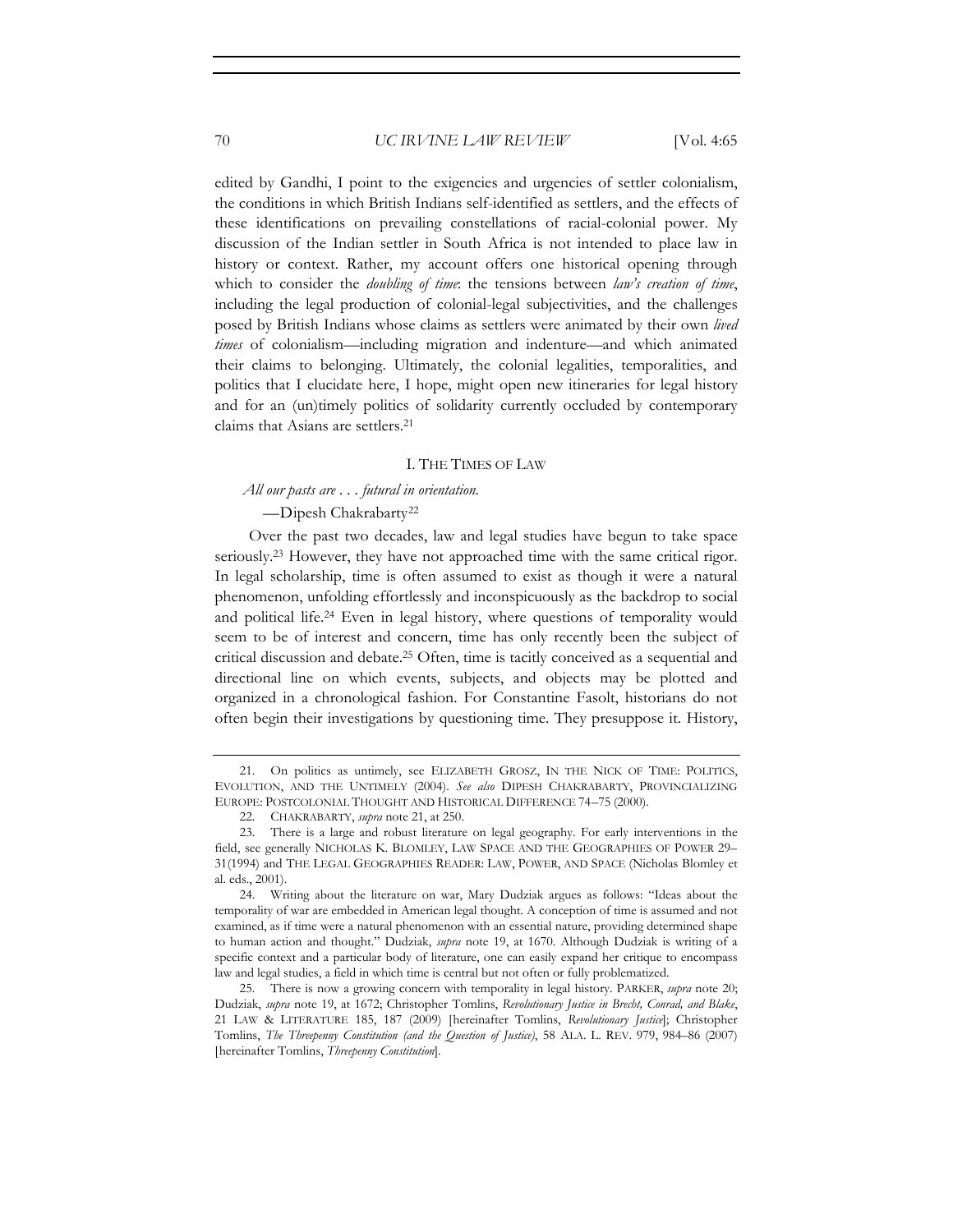he contends, "shelters us from the experience of time."26 It "comforts us with the illusion that subjects can be defined by their historical conditions and that change over time can be explained by historical development."27 Although legal historians have demonstrated that law unfolds in time, that it has a history and historicity, few have examined how law appeals to particular conceptions of time, whether linear, chronological, circular, or instrumental. Even fewer have asked how law produces time, how it orders the *nomos* through its own temporalities, aspiring to assimilate and absorb other temporalities in the process. By reducing time to the past and to context, legal historians have conceptualized temporality as a quality that is both vital and intrinsic to history but one that remains exterior and insignificant to law.28

Yet, law is fundamentally about time. A cursory glance at legality in all of its heterogeneity and diversity—as statute, precedent, technique, administration, and command—yields numerous examples in which juridical concepts, legal discourses, and legal authority are underwritten by and draw their meanings from the production, specification, and arrangement of time. Civil and criminal statutes—most notably contracts, property, and sentences—are structured and organized along particular temporal coordinates. Law draws its meanings and gains its authorizing force through specifications and limits on time (minimum/maximum sentences or statute of limitations, for example) and through the temporalities it inhabits and brings into being.29 Although law may seem to operate through a historicist logic evident in its self-referentiality and in its structure of citation and repetition, law is not reducible to a single past. Rather, its pasts are often futural, to paraphrase Dipesh Chakrabarty above. Law's pasts are teleological in orientation, reflecting both a continuity and a break with what came before, and often refracted through its promises for social betterment and progress in a future that is yet to be realized.

As these few examples suggest, time is integral to the ontology and epistemology of law. It is equally significant to law's organization of social and political life. The temporal forces of law are vividly materialized in national constitutions. As an act of originary violence, the founding law and social contract that juridically binds the people to the sovereign, the U.S. Constitution, demonstrates the composite and fluctuating relations between past, present, and future.30 As an inaugural legal imposition, the Constitution divides time into a "before" and "after." Read and experienced in the present, it connects the polity through a series of absences, through memories and fragments of the past, and in

<sup>26.</sup> CONSTANTINE FASOLT, THE LIMITS OF HISTORY 231 (2004).

<sup>27.</sup> *Id.* at 231–32.

<sup>28.</sup> SAMERA ESMEIR, JURIDICAL HUMANITY: A COLONIAL HISTORY 62 (2012).

<sup>29.</sup> *See* Emmanuel Melissaris, *The Chronology of the Legal*, 50 MCGILL L.J. 839, 846 (2005).

<sup>30.</sup> On the originary violence of the constitution, see Jacques Derrida, *Force of Law: The "Mystical Foundations of Authority*,*" in* ACTS OF RELIGION 230 (Gil Anidjar ed., 2002). On the constitution and temporality, see Tomlins, *Threepenny Constitution*, *supra* note 25, at 992–93.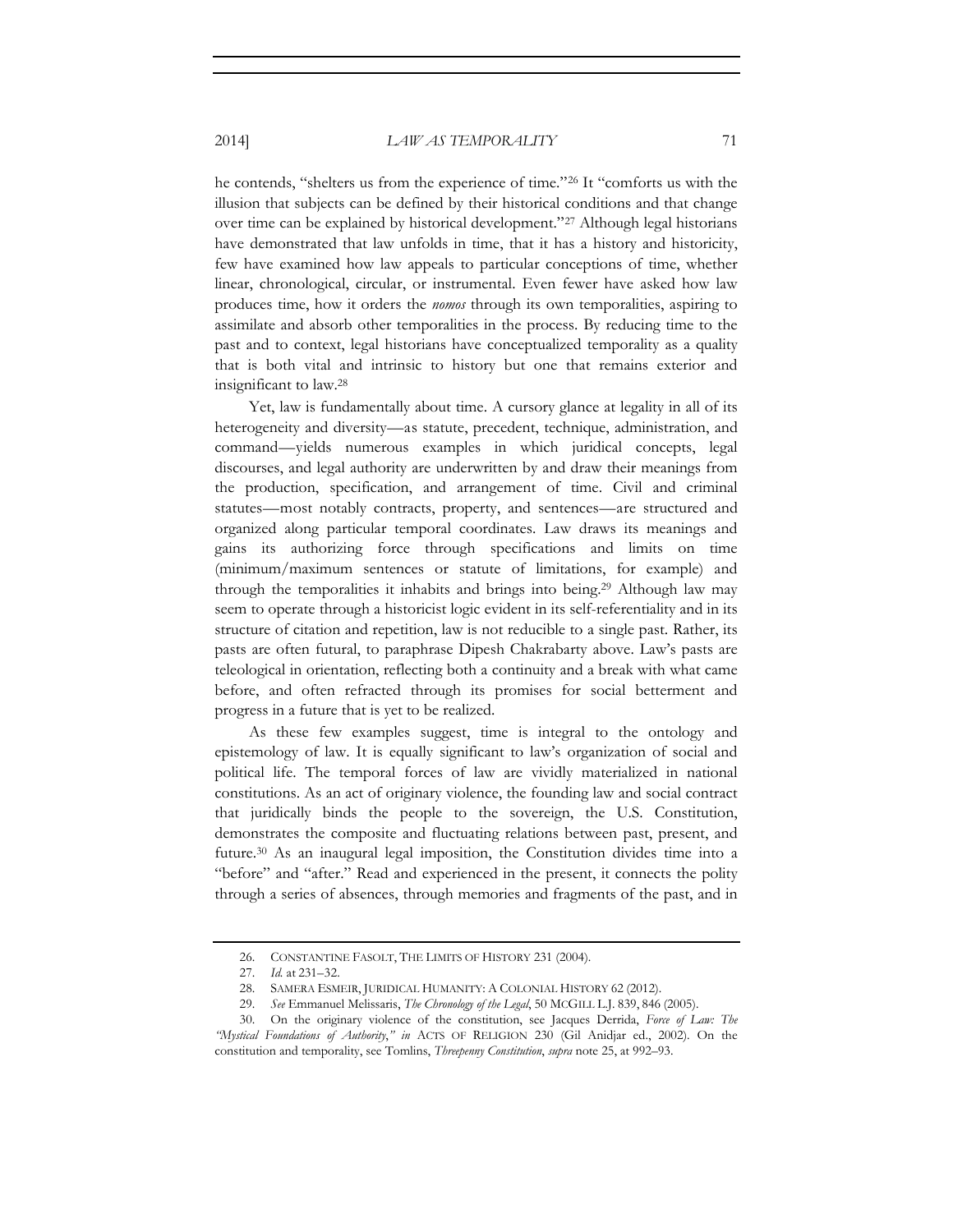promises and proscriptions for an anticipated future that has yet to arrive.31 As a written text that sets out a national vision, the meanings and purpose of the Constitution are intended to exceed, extend, and outlive its authors. Figured in a moment of discontinuity and interruption, between the past and future of social and political life, the Constitution is not solely a product of or in time. Rather, it produces, condenses, and disjoins time while remaining explicitly teleological. It encourages the people to cultivate and expand their national solidarities by moving beyond the past, overcoming their individual differences, while striving to fulfill a more promising and just future.32 The Constitution produces its own set of temporal rhythms, effacing other temporalities—reducing "indigenous time" to a time before conquest, the nation, and history, for instance—and arranging the social body in its own visions of a selectively imagined past, present, and future.<sup>33</sup> Through its emphasis on historical progress, its presumed break from the past, and its embrace of futurity, the Constitution vividly reveals law's production and organization of time.

For feminist philosopher Elizabeth Grosz, time can only be understood as *doubled*. Time may present an irreversible continuity she writes, yet "the events in time each have a duration of their own, and thus function through discontinuity, realignment . . . [and] rupture."<sup>34</sup> Drawing primarily from the work of Henri Bergson and placing him in conversation with Darwin and Nietzsche, this doubling of time, Grosz explains, is produced by the tensions and frictions between the persistence of an *overarching time* on the one hand, and time as the duration and temporality of each event, thing, or process, on the other.35 Grosz conceives of overarching time as cosmological time. However, this doubling, I argue here, is also apparent in the temporalizing force of law, through the coarse and resistant encounters between an unfolding and overarching *telos* and the multiple and unforeseeable temporalities of specific subjects, objects, and events that continually exceed and escape legal order and arrangement, conditions to which law must respond.<sup>36</sup> Law creates time as a discontinuity—through the fitful organization of a past, present, and future that underwrites statute and precedent. Yet, law is constantly confronted by legal events, subjects, and processes each with their own duration and each a potentially disruptive force that does not easily follow or abide by law's temporal decrees.

- 34. GROSZ, *supra* note 21, at 250.
- 35. *Id.*

<sup>31.</sup> Peter Goodrich argues that the constitution is always oriented to the future. PETER GOODRICH, LANGUAGES OF LAW: FROM LOGICS OF MEMORY TO NOMADIC MASKS 172 (1990).

<sup>32.</sup> Tomlins, *Threepenny Constitution*, *supra* note 25, at 993. Although Tomlins is discussing the U.S. Constitution, this memorializing of the past and reinvention of the future is also vividly evident in Iraq's new constitution. *See* Renisa Mawani, *Law's Archive*, 8 ANN. REV. L. & SOC. SCI. 337, 358–60 (2012).

<sup>33.</sup> On indigenous time, see Farred, *supra* note 12, at 798.

<sup>36.</sup> For a compelling account of the British common law as underpinned by a time that maintains a discontinuity with itself, see PARKER, *supra* note 20, at 15–16. For a Bergsonian reading of the common law see Mawani, *supra* note 20.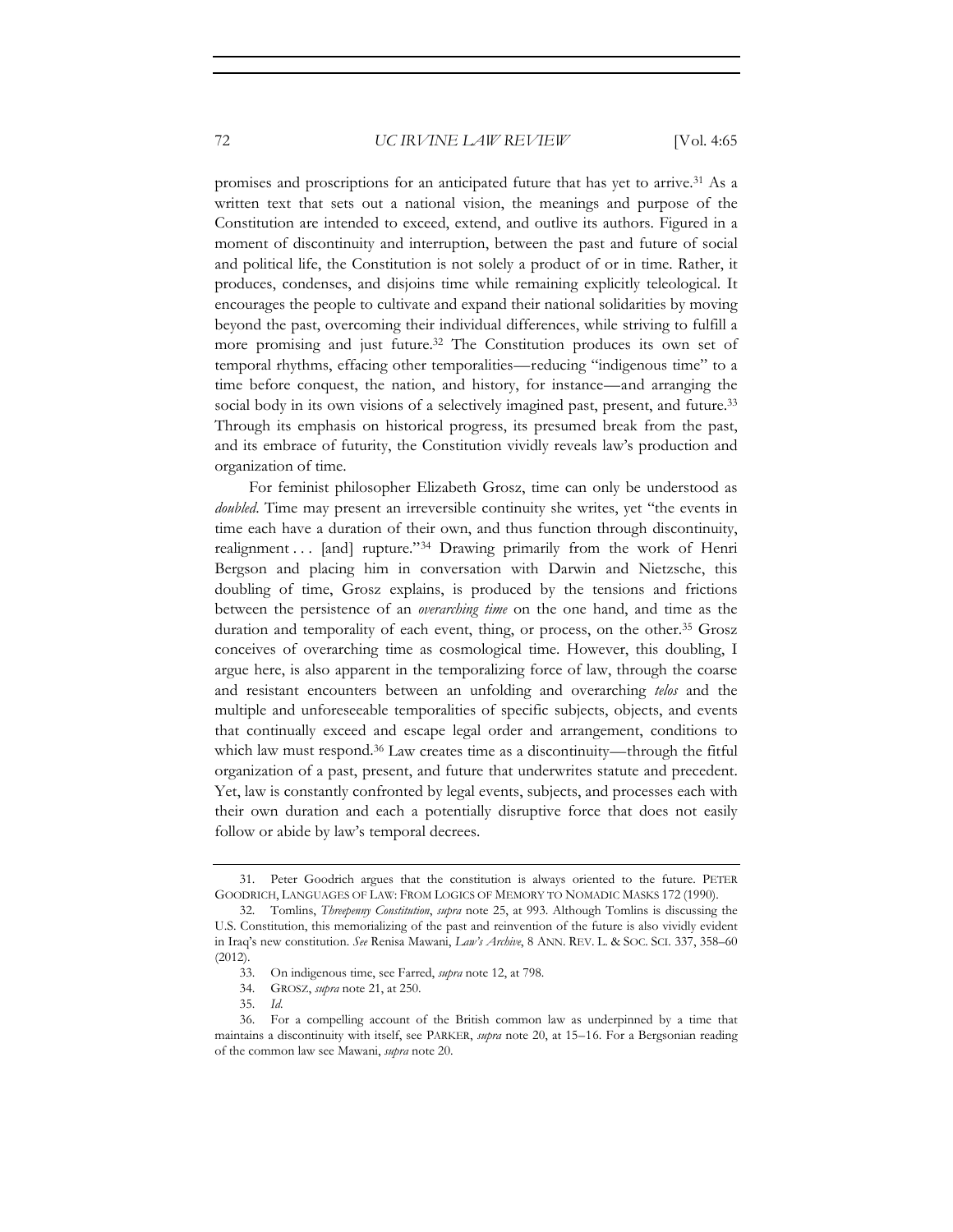Conceptualizing law as temporality raises a series of important questions. How do law's disjointed movements between past, present, and future, and its responsiveness to its own exteriority produce a doubling of time?37 On what terms are these temporalities constituted and organized and to what effect? In what ways does law aim to absorb other temporalities into its ever-extending *telos*? How does lived and experiential time escape, exceed, and reconfigure law's temporalizing force? These are difficult questions that I can only begin to address here. To do so, I draw inspiration from two unrelated bodies of scholarship: critiques of Western imperial time and from the insights of Henri Bergson and his recent interlocutors, including Grosz.

Admittedly, each of these literatures offers distinct and seemingly incommensurable interventions and engagements with temporality. In colonial and postcolonial studies, Western time as historical time has been the subject of a growing and sustained critique.38 Unlike legal historians and legal scholars, critics of colonialism have not approached time as history alone. Rather, many have viewed futurity to be a crucial terminus in the progressive and directional march of history. Colonial futures figured crucially as sites of governance, potential transformation, and, ultimately, annihilation. The future of the colonies was to be distinct from the past, a new time to be captured via observation and prediction and to be refashioned and improved through persuasion, coercion, and brute force. In the work of Bergson, by contrast, the future remains a creative and unpredictable opening that evades calculation and exceeds regulation.39 It is precisely these tensions between the future as a break from the past in terms of colonial legality and governmentality, and the future as a continuous site of creative opening that persistently escapes legal capture, that is of interest to me here. Despite Britain's efforts to transform and reinvent the futures of its colonial subjects via the force of law, legality, and other violent and coercive modes of "advancement," Bergson's duration offers a useful reminder that colonial futures were often beyond juridical control. Thus, law's production of an "overarching time," to use Grosz's phrase, differed significantly from and existed in tension

<sup>37.</sup> On law as responsive, see FITZPATRICK, *supra* note 19, at 84–90.

<sup>38.</sup> Postcolonial studies have had a long engagement with temporality, as I discuss below. There is now a growing concern with time in settler colonial studies and from a number of different disciplinary approaches. FABIAN, *supra* note 17, at 27–28; ELIZABETH A. POVINELLI, ECONOMIES OF ABANDONMENT: SOCIAL BELONGING AND ENDURANCE IN LATE LIBERALISM 36–37 (2011); John Borrows, *Frozen Rights in Canada: Constitutional Interpretation and the Trickster*, 22 AM. INDIAN L. REV. 37, 44 (1997); Mawani, *supra* note 17, at 369; Elizabeth A. Povinelli, *The Governance of the Prior*, 13 INTERVENTIONS: INT'L J. POSTCOLONIAL STUD. 13, 15–16 (2011); *see, e*.*g*., JODI A. BYRD, THE TRANSIT OF EMPIRE: INDIGENOUS CRITIQUES OF COLONIALISM (2011).

<sup>39.</sup> Bergson develops his idea of duration in HENRI BERGSON, TIME AND FREE WILL: AN ESSAY ON THE DATA OF IMMEDIATE CONSCIOUSNESS 211–12 (F.L. Pogson trans., 1910). He develops these ideas in terms of evolution in HENRI BERGSON, CREATIVE EVOLUTION 1–7 (Arthur Mitchell trans., 1911) [hereinafter BERGSON, CREATIVE EVOLUTION], and in HENRI BERGSON, THE CREATIVE MIND 153–86 (Mabelle L. Andison trans., 1946) [hereinafter BERGSON, CREATIVE MIND].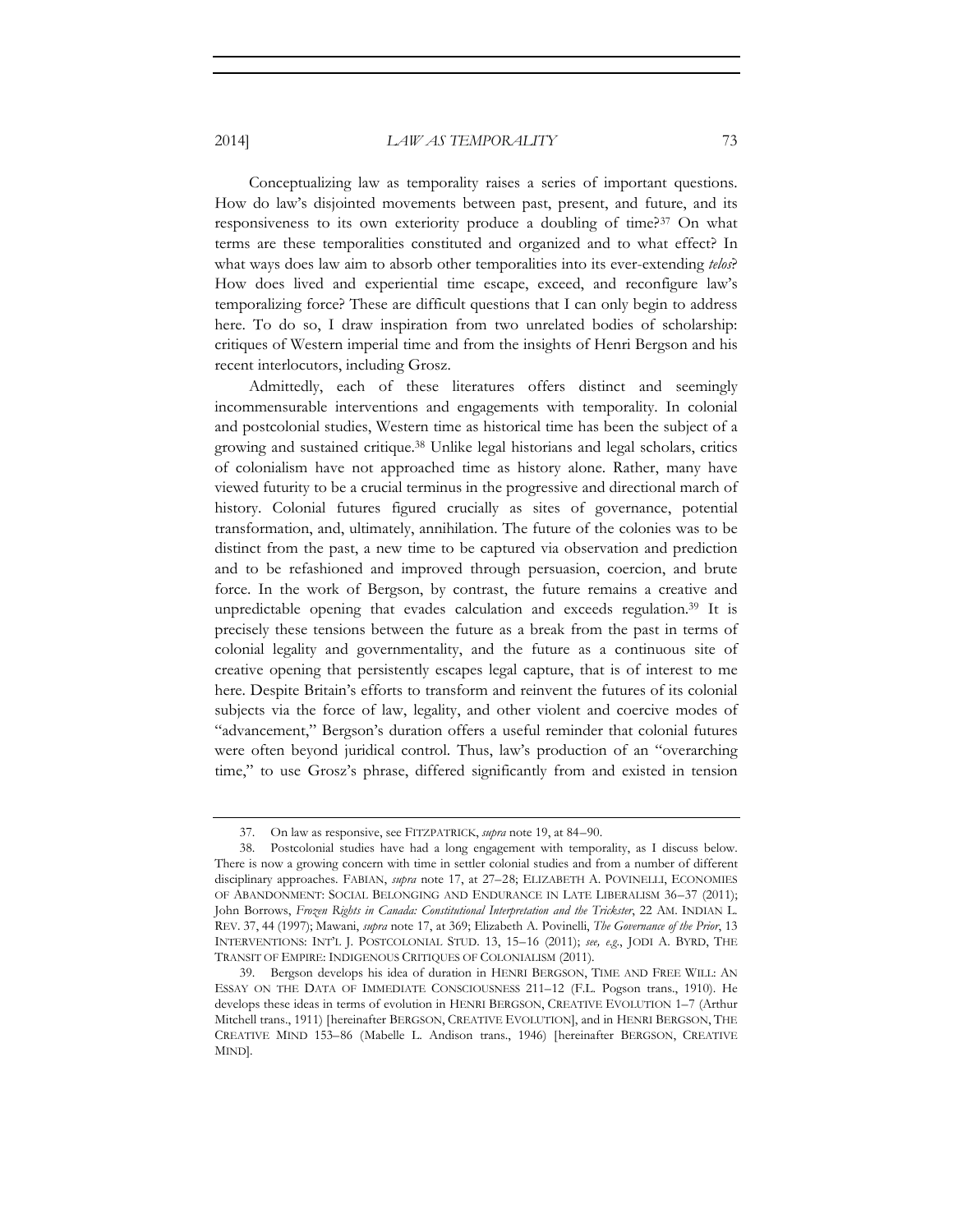with the multiple durations of lived time that it sought to order and even eradicate. This doubling of time, between law's time and the duration of lived time, fractured colonial legalities, opening sites for resistance and subversion, while also producing new intensities of colonial-legal violence, as I discuss more fully in the following section.

In postcolonial studies, scholars have long critiqued time as a Western and secular modernity and as an ontological and organizing impetus of social and political life. As Anne McClintock observes, the field has, from its very inception, oriented itself against the "imperial idea of linear time."40 Postcolonial historians and literary critics, in particular, have directed their intellectual labors towards decentering Europe from its presumed place as "the sovereign, theoretical subject of all histories" and experiences, including non-European ones.41 What Dipesh Chakrabarty has famously termed "provincializing Europe" invites a fundamental rethinking of historical time as a multiplicity of *historical times*. One cannot decenter Europe and conceptualize plural histories of power, he contends, without "radically questioning the nature of historical time."42 The authority of a universal, secular, and singular Western time, he and others insist, has underwritten global histories of capitalism, what counts as politics, as well as prevailing conceptions of the modern political subject. For Chakrabarty, the problem of historical time is not reducible to the past. History has always been entangled with futurity, he maintains. "Imaginations of socially just futures for humans," continue to take "the idea of a single, homogenous, and secular time for granted." Thus, questioning historical time requires a critical investigation into the effects of a singular and chronological time on both the past and the future.<sup>43</sup>

Colonizing time was crucial to Britain's acquisition and control over territory and to its modalities of colonial legality and governance. The imposition of a single, Western, and secular time has a dense and lengthy history of its own, unfolding over centuries, ushered in through the movements and expansion of Christianity via developments in classical physics and through advancements in technology, including the invention of the mechanical clock.44 By 1884, at the height of British imperialism, Britain distributed its own vision of time across the globe through the invention of Greenwich Mean Time (GMT). The creation and imposition of a global time enabled Britain and its European counterparts to divide the world into twenty-four time zones, standardizing and homogenizing time while beginning the erosion of other temporalities inspired by deities, gods,

<sup>40.</sup> Anne McClintock, *The Angel of Progress: Pitfalls of the Term "Post-Colonialism*,*"* 31 SOC. TEXT 84, 85 (1992).

<sup>41.</sup> Dipesh Chakrabarty, *Postcoloniality and the Artifice of History: Who Speaks for "Indian" Pasts?*, 37 REPRESENTATIONS 1, 1 (1992).

<sup>42.</sup> CHAKRABARTY, *supra* note 21, at 15.

<sup>43.</sup> *Id.*

<sup>44.</sup> Carol J. Greenhouse, *Just in Time: Temporality and the Cultural Legitimation of Law*, 98 YALE L.J. 1631, 1634 (1989); *see also* ADAM BARROWS, THE COSMIC TIME OF EMPIRE: MODERN BRITAIN AND WORLD LITERATURE 1–21 (2011).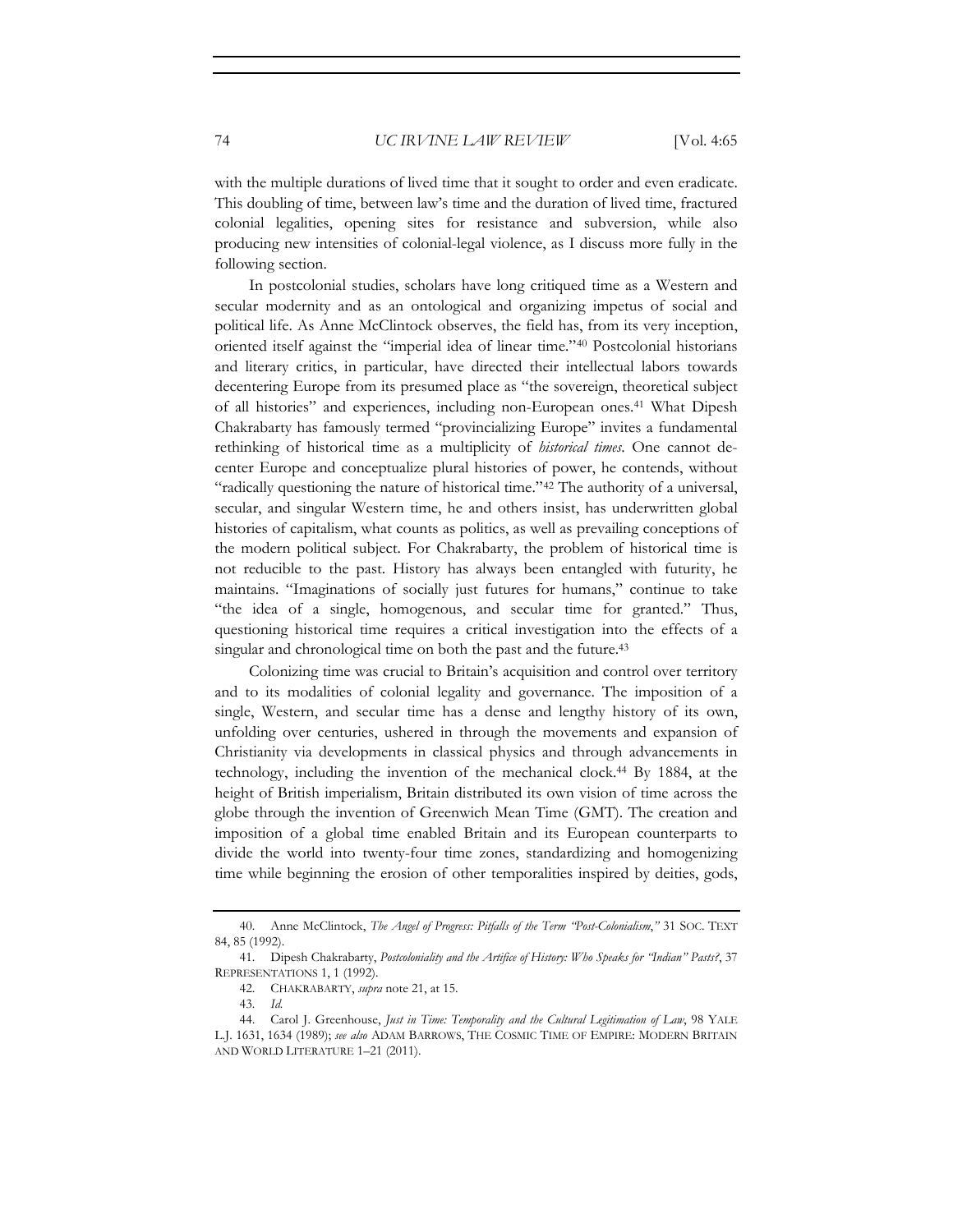and natural forces.45 The institutionalization of GMT as a global standard time was motivated by Britain's national and imperial ambitions including military, scientific, and industrial advancements, as well as colonial expansion and control.46 The governance of time became the ultimate expression of Enlightenment rationality, national/imperial authority, and supremacy, while opening new ways for the metropole to rule its colonies from afar and at a distance.47

The imposition of a single, Western, secular, and overarching time held significant albeit uneven consequences for colonial subjects and populations. In India, for example, record-keeping practices introduced by the East India Company and expanded by the British crown, instantiated Western time as *the* legitimate temporal register. The use of calendric dates and chronological times in public life introduced new discourses of time while diminishing the significance of Hindu, Muslim, and other chronologies.<sup>48</sup> These processes were expanded and institutionalized from the late nineteenth century onward as British rule restructured time through wage-labor, telegraph and railway timetables, and through new forms of punishment.49 British time became a critical foundation of British law in India. The daily, bureaucratic, and mundane operations of law and legality, through which Britain sought to maintain its grasp over the uncertainty and indeterminacy of colonial life-worlds, demanded the imposition and regulation of time. Courts sat on particular days and at specific times, legal events and procedures were recorded in letters, reports, and in correspondence following clock and calendric time and sent via telegraph lines that followed their own timetables. The introduction and inauguration of legal schedules, processes, and conventions instituted by the British, to facilitate their rule over India, repeated, reproduced, and reinforced the hegemony of Western chronological time, even if this time was frequently contested, rejected, ignored, and manipulated by the colonial subjects on whom it was imposed.50

Conceptions of a homogenous, linear, and secular time were an integral aspect of the common law's ontology in the empire.<sup>51</sup> Representing both a

51. Parker develops a rich and nuanced argument regarding the multiple temporalities of the

<sup>45.</sup> BARROWS, *supra* note 44, at 50–51.

<sup>46.</sup> *See* Peter Galison, *Einstein's Clocks: The Place of Time*, 26 CRITICAL INQUIRY 355, 364–66  $(2000)$ .

<sup>47.</sup> BARROWS, *supra* note 44, at 14.

<sup>48.</sup> U. Kalpagam, *Temporalities, History and Routines of Rule in Colonial India*, 8 TIME & SOC'Y 141, 143–44 (1999).

<sup>49.</sup> *Id.* at 142; *see also* DIPESH CHAKRABARTY, RETHINKING WORKING-CLASS HISTORY: BENGAL 1890–1940, at 96 (1989). Here, Chakrabarty notes that jute mills regularly employed a "Time Babu" who was given the task of checking attendance, keeping registers, preparing wage-books, and assisting in supervision. *Id.*

<sup>50.</sup> Western forms of temporality had a significant effect on Hindu law. With the reform of India's judicial system in 1864, Bernard Cohn observes, legal decisions in English "transformed 'Hindu law' into a form of English case law" complete with "a forest of citations referring to previous judges' decisions." BERNARD S. COHN, COLONIALISM AND ITS FORMS OF KNOWLEDGE: THE BRITISH IN INDIA 75 (1996). What I am suggesting here is that these changes in Hindu law were contingent on specific formulations of time (Hindu chronology versus Western calendric time).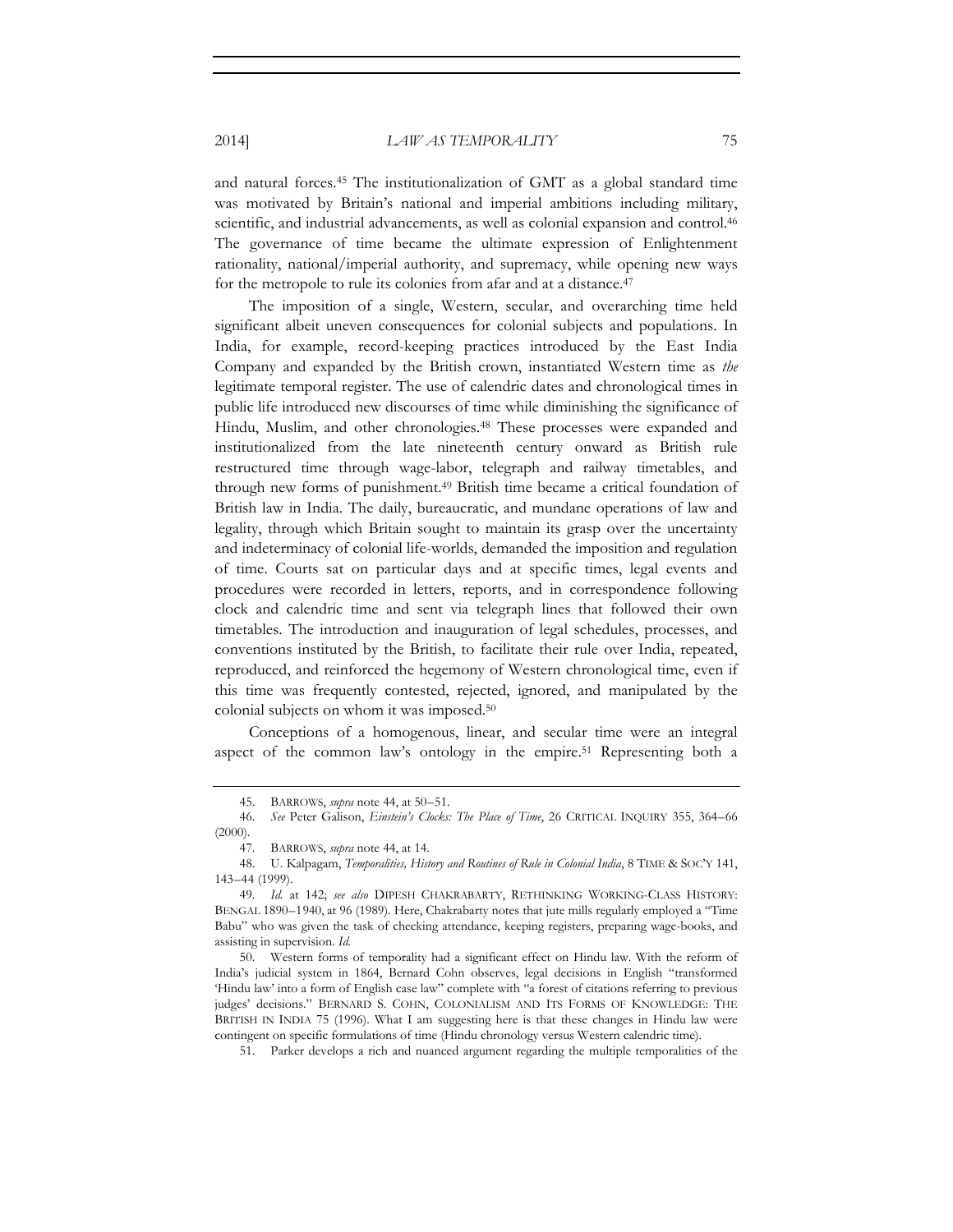continuity and break with the past, British law and legality substantiated and legitimized its authority through its promises for the future. Futurity, as Chakrabarty and others have noted, figured prominently in Britain's rule over India. In 1833, Thomas Babington Macaulay made this point in his well-known speech to the House of Commons:

The destinies of our Indian empire are covered with thick darkness. It is difficult to form any conjecture as to the fate reserved for a state which resembles no other in history, and which forms by itself a separate class of political phenomena. The laws which regulate its growth and its decay are still unknown to us. It may be that the public mind of India may expand under our system till it has outgrown that system; that by good government we may educate our subjects into a capacity for better government; that, having become instructed in European knowledge, they may, *in some future age*, demand European institutions.52

Jurists and colonists, including Macaulay, who looked beyond Britain to its colonies, assumed that the expansion of British law to colonial jurisdictions and the transformation of indigenous forms of legality that it was believed to facilitate, would bring colonial subjects firmly into the progress and reason of modernity. Britain's "gift of law" to India was underwritten by a historicist and developmentalist logic; assimilating India into an overarching time of British law would bring its ancient civilizations forward, from a dark and anachronistic past into an enlightened present and future, even if the exact terms and effects of law and legality remained in dispute and under negotiation.53

Law's creation and imposition of time is also clearly evident in histories of settler colonialism, and in displacements and dislocations that also radically altered other non-Western temporalities. The effects of law's temporalizing force are perhaps most visible in the racial subjection and subjectification of indigenous peoples. In settler colonies, the future was often envisioned not solely through promises of social, political, and moral development and transformation but through annihilation, by relegating colonial subjects, especially indigenous peoples, to the past and to history.54 Law produced an overarching and chronological time

British common law in early America. I am not disputing his claims. However, I am suggesting that the common law manifests different temporalities that are interior and exterior and that appear distinct when considered from the vantage point of the British Empire, which is not his concern. *See* PARKER, *supra* note 20.

<sup>52.</sup> Thomas B. Macaulay, *A Speech Delivered in the House of Commons on the 10th of July 1833*, *in* THE MISCELLANEOUS WRITINGS AND SPEECHES OF LORD MACAULAY 551, 572 (1889) (emphasis added).

<sup>53.</sup> There was of course a long debate on whether the common law as unwritten law would be suitable in India or whether Indians required codified and written laws. *See* Elizabeth Kolsky, *Codification and the Rule of Colonial Difference: Criminal Procedure in British India*, 23 LAW & HIST. REV. 631, 631–33 (2005). On the "gift of law," see PETER FITZPATRICK, THE MYTHOLOGY OF MODERN LAW 107 (1992).

<sup>54.</sup> Assimilation as annihilation was a key objective in settler societies. The aim was to transform aboriginal peoples so they would cease to be themselves. *See, e*.*g*., MAWANI, *supra* note 13, at 29.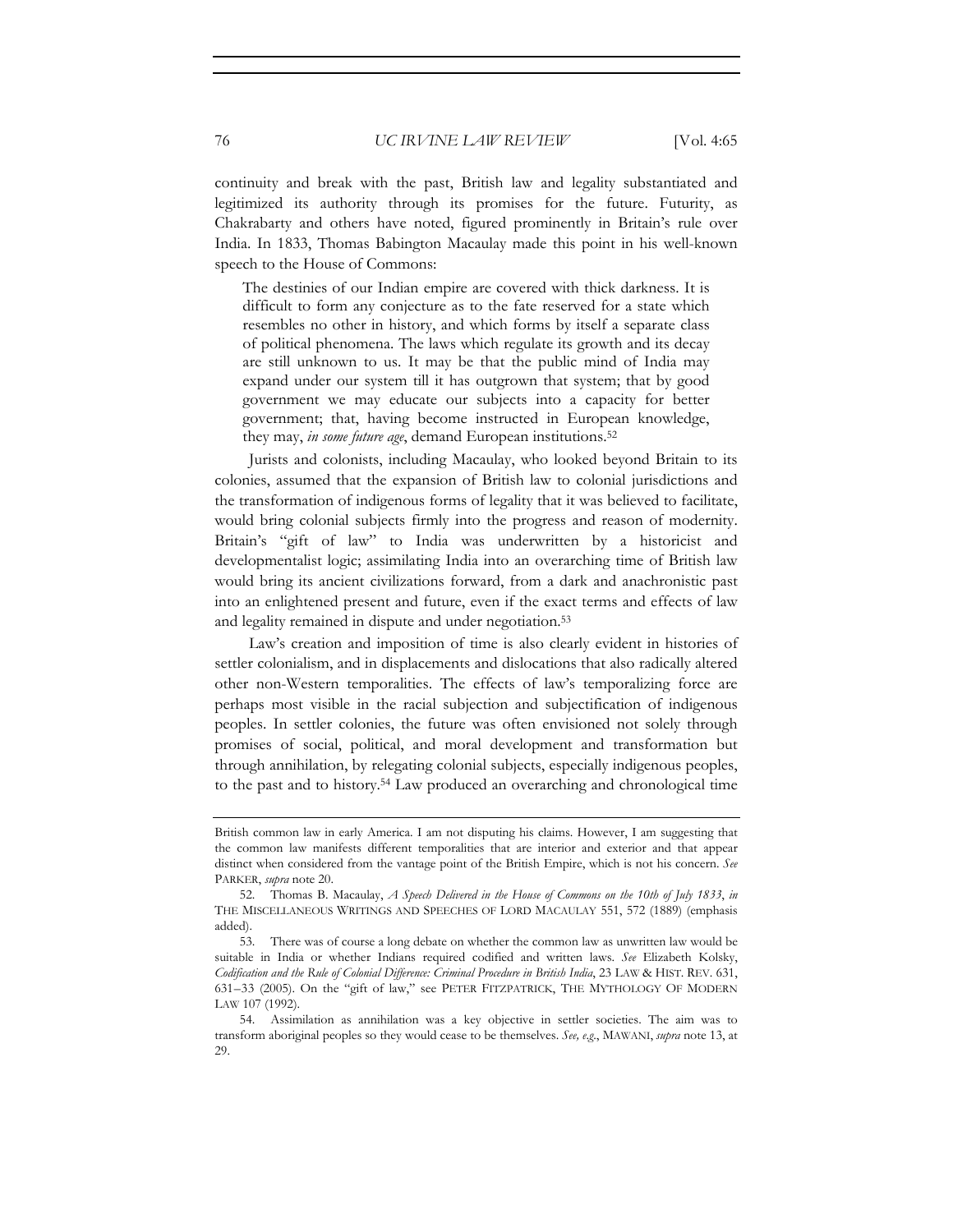through which it sought to capture the lives and experiences of indigenous subjects and life-worlds into a singular temporality. Thus, the European resettlement of indigenous lands, I am suggesting here, generated a set of concerns that were mutually territorial and temporal. Unlike the Indian subcontinent, where British authorities endeavored to bring colonial subjects into modernity, in settler colonies, aboriginal peoples were largely, but not exclusively, confined to history.55 Although these temporal logics emerged with the settler state, through repetition, re-creation, and reinstantiation, law as temporality has become a governing force through which chronologies and legal subjectivities have been produced through conceptions of Western time that are seemingly natural and naturalizing.<sup>56</sup>

In the Canadian context, for example, John Borrows, an Anishnabe/Ojibway legal scholar, has compellingly argued that legal definitions of "aboriginality" have located indigenous peoples and aboriginal rights firmly in the past. Analyzing the Supreme Court of Canada's decision in *R. v. Van der Peet*, where Canada's highest court determined the nature and extent of aboriginal rights under section 35 of the Canadian constitution, Borrows contends that the court defined aboriginality in retrospective terms. Although the court agreed that aboriginal peoples resided in Canada before Europeans arrived, they defined *aboriginal* as "what was, 'once upon a time,' central to the survival of a community, not necessarily about what is central, significant and distinctive to these communities today," Borrows points out.57 Defining aboriginality through the past and through history, the Supreme Court of Canada determined that aboriginal rights "protect only those customs which have continuity with practices existing before the arrival of Europeans."<sup>58</sup> For Borrows, the Supreme Court's decision may have recognized aboriginal rights but in so doing "froze" them in the past, with little prospect or significance for the future.<sup>59</sup>

Critiques of time in colonial and postcolonial studies have highlighted the ontological and epistemological effects as well as the juridico-political stakes of European colonialism. Western conceptions of secular time, as some have argued, were not natural or inevitable forces but were strategies of rule that deferred the production of modern subjects into the future in some instances and locked them in the past in others.60 These critiques point to the fundamental ways in which European expansion took hold of the world by grasping and rearranging time. Importantly, as others have noted, the *heterotemporalities* that the British aimed to

<sup>55.</sup> *See* DA SILVA, *supra* note 16, at 115–51; *see also* POVINELLI, *supra* note 38, at 36–37. I have argued elsewhere that indigeneity was also ascribed a nonhistorical temporality. *See* Mawani, *supra* note 17.

<sup>56.</sup> Povinelli describes this logic as "the governance of the prior." *See* Povinelli, *supra* note 38.

<sup>57.</sup> Borrows, *supra* note 38, at 43.

<sup>58.</sup> *Id.* at 44.

<sup>59.</sup> *Id.* at 45.

<sup>60.</sup> *See id.* at 44–45; *see also* CHAKRABARTY, *supra* note 21, at 74.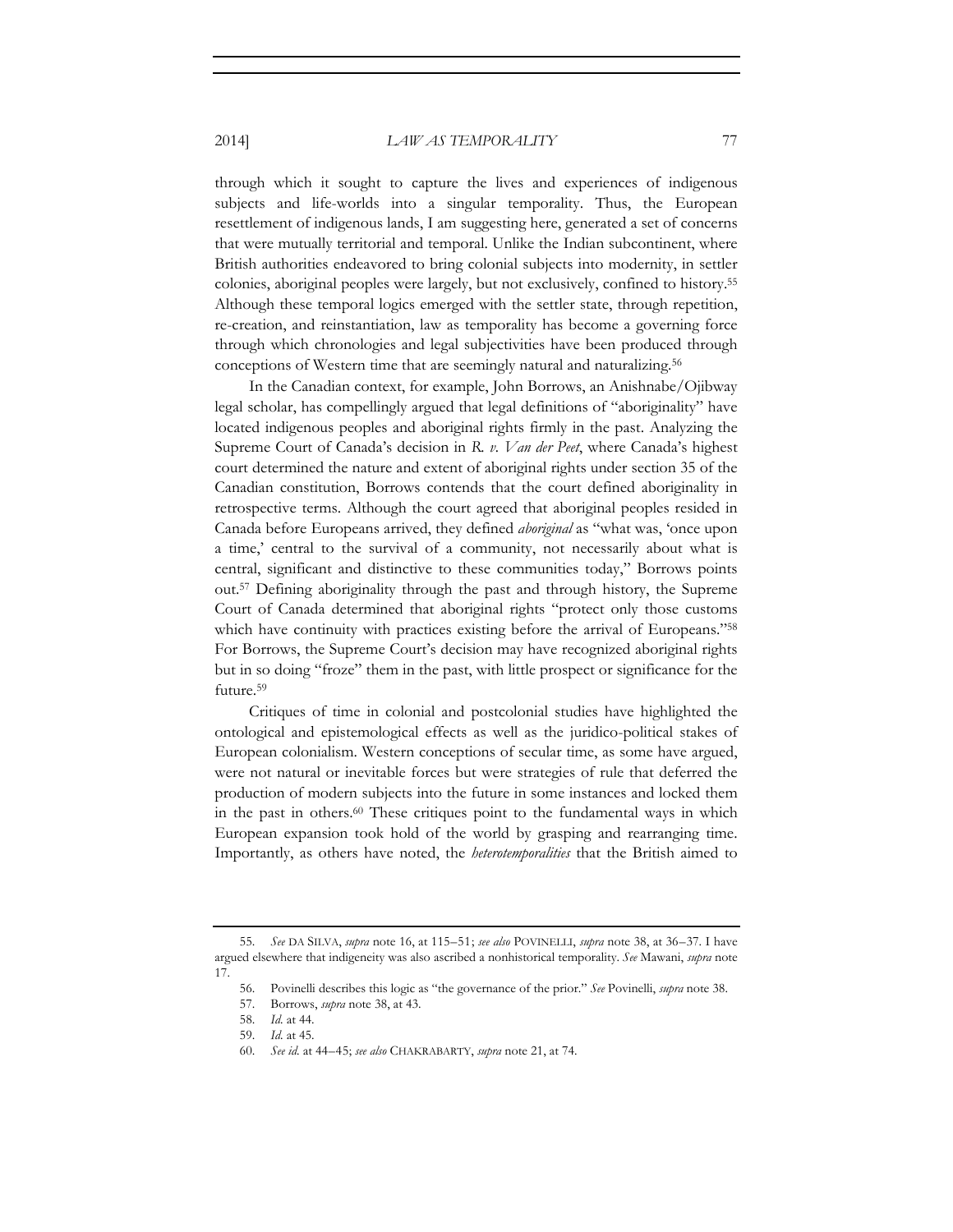repress often escaped and defied regulation.<sup>61</sup> Writing of "empty homogenous time" as the time of capital, Partha Chatterjee reminds us that this formulation of time is an abstract time rather than a lived one. It is a time that "[p]eople can only imagine."62 Despite Britain's efforts to impose a chronological and calendric time onto its Indian subjects, Chatterjee contends that lived time under colonialism remained heterogeneous, dense, and uneven.63 It is here that the philosophy of Henri Bergson and his formulations of duration as lived and experiential time become useful. Notwithstanding Britain's efforts to mechanize, quantify, and expand temporality through GMT, law and legality, and through various technologies including the mechanical clock and the timetable, the lived time of colonial subjects frequently escaped legal definition and regulation. In *Van der Peet*, indigenous peoples and aboriginal rights may have been relegated to Canada's past and to its time "before history." However, indigenous struggles over rights to land and resources continue to persist, are asserted through claims to futurity, and are animated by particular and ongoing lived relations to the land. In short, the dense experiences of lived time may be momentarily displaced but are never fully eclipsed by the imposition of law's time.

Writing in the late nineteenth and early twentieth century, Henri Bergson was a steadfast critic of the ways in which modern science and philosophy engaged with questions of time. For Bergson, these discussions incorrectly reduced time to mathematical measurement and to spatial configurations. The "terms which designate time," Bergson writes, "are borrowed from the language of space. When we evoke time, it is space which answers our call."64 Physics, he claimed, could not conceive of time on its own terms. It "rests altogether on a substitution of time-length for time-invention."65 Responding to what he perceived to be a rigid, mechanistic, and inaccurate formulation of time, Bergson proposed duration, as the "trajectory of a body in motion," a time that is lived, experienced, concrete, and always changing.<sup>66</sup> We must not accept the movements of time as characterized by science, Bergson urges.67 We must examine "the flow of time," as "it is the very flux of the real that we should be trying to follow."68

Duration, for Bergson, is a continuous unfolding in which past, present, and future fundamentally coexist in a heterogeneous simultaneity. As such, duration, as he conceives it, is a force that escapes measurement and one that equally defies the constraints of language. Duration represents a continuous flow in which we pass insensibly from one state to another, "a continuity which is really lived, but

68. *Id.*

<sup>61.</sup> My use of heterotemporalities pluralizes Chakrabarty's *heterotemporality*. CHAKRABARTY, *supra* note 21, at 239.

<sup>62.</sup> Partha Chatterjee, *Anderson's Utopia*, 29 DIACRITICS 128, 131 (1999).

<sup>63.</sup> *Id.*

<sup>64.</sup> BERGSON, CREATIVE MIND, *supra* note 39, at 13.

<sup>65.</sup> BERGSON, CREATIVE EVOLUTION, *supra* note 39, at 342 (emphasis omitted).

<sup>66.</sup> BERGSON, CREATIVE MIND, *supra* note 39, at 2.

<sup>67.</sup> BERGSON, CREATIVE MIND, *supra* note 39, at 342.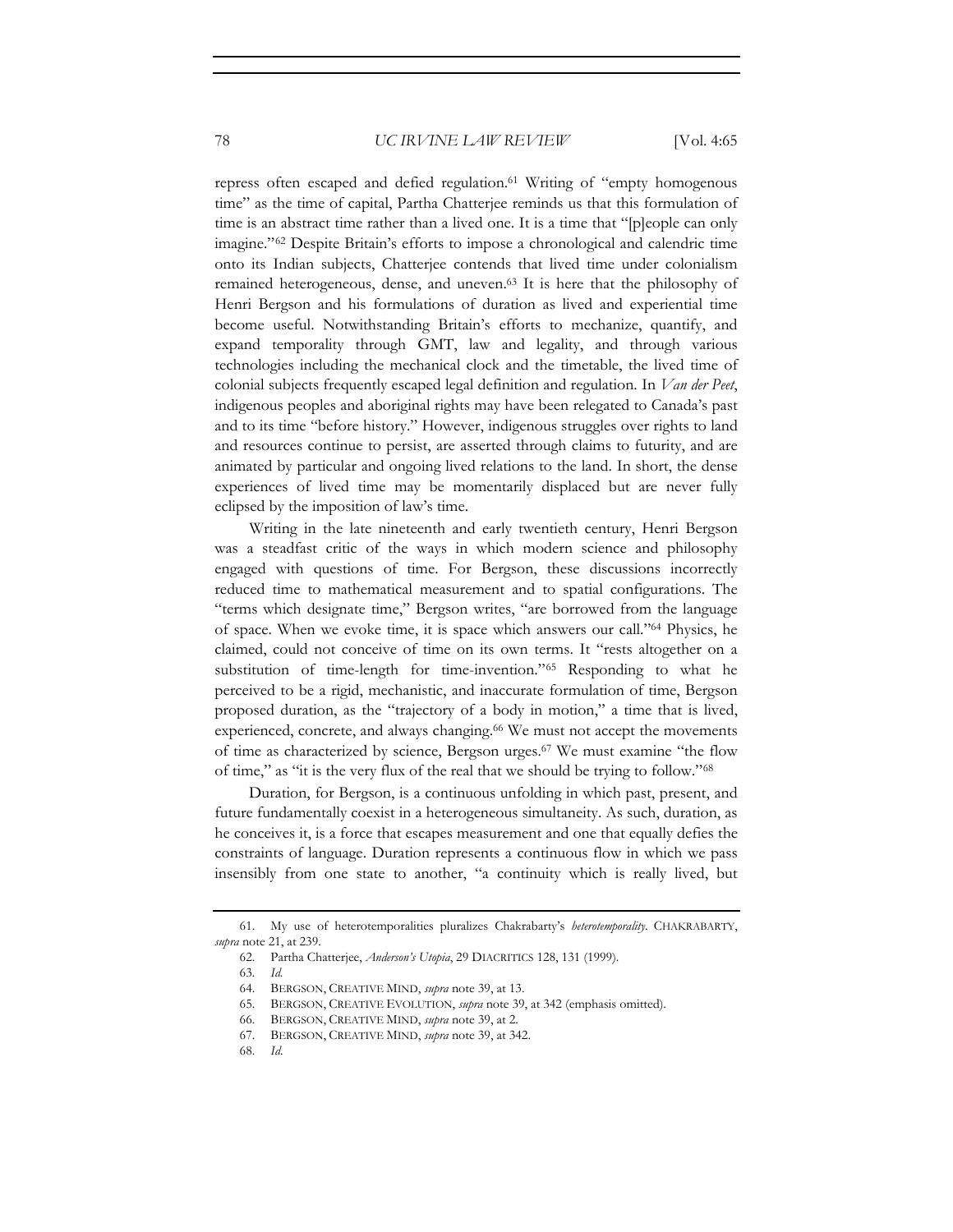artificially decomposed for the greater convenience of customary knowledge."69 Because duration is doubled as both singular and multiple, "there is no one rhythm," Bergson claims.70 Instead, the heterogeneity of duration renders the past, present, and future to be overlapping, interpenetrating, and continuous, preventing these times from being separated, ordered, prioritized, or arranged in succession or linearity. In Bergson's formulation, the past can never be viewed as the primary or most significant dimension of temporality. Rather, the force of duration can only be experienced in the here and now.71 Bergson does not privilege the present over the past, however. The dynamic past, which is accessible through memory in the now, has an endless capacity to revive itself in the present and in an unknown and unpredictable future. The past, which is contracted and contained in each moment of the present, may be a precondition but is never the determination of futurity. The future may be animated by the past but it expands the present, remaining a radically discontinuous, uncertain, unpredictable, and creative opening.72

Bergson never discussed law. Nor have his many interlocutors.73 However, his conception of duration as flow opens interesting possibilities for rethinking law as temporality and for developing the idea that time itself is doubled. Given that law is a modality of reasoning, judgment, meaning, and force that operates through language and representation, when read through Bergson, it cannot possibly grasp the lived experiences of duration. In John Borrows's assessment, for example, law cannot make sense of the complex and discontinuous histories of aboriginal peoples and their relations to the natural world, including land. "Things and events happen at certain moments," Bergson reminds us.74 As such, "the judgment which determines the occurrence of the thing or the event can only come after" it has already occurred.75 Law continually seeks to fix subjects and events in time through judgments, definitions, and impositions that are always retrospective. Life and experience continually exceed legality, shoring up the limits of law but often with violent effect, as *Van der Peet* reminds us. Although law seeks to draw the past and future into the present, the future remains undecided, as a site of novelty, unpredictability, and change. It is precisely this view of the future as uncontainable and unforeseeable that has led Bergson's interlocutors to view it

74. BERGSON, THE CREATIVE MIND, *supra* note 39, at 22.

<sup>69.</sup> HENRI BERGSON, MATTER AND MEMORY 186 (Nancy Margaret Paul & W. Scott Palmer trans., Zone Books 1988) (1896).

<sup>70.</sup> *Id.* at 207.

<sup>71.</sup> SUZANNE GUERLAC, THINKING IN TIME: AN INTRODUCTION TO HENRI BERGSON 91 (2006).

<sup>72.</sup> GROSZ, *supra* note 21, at 184. For Bergson's discussion of the future as "expanding the present," refer to BERGSON, CREATIVE EVOLUTION, *supra* note 39, at 52.

<sup>73.</sup> For notable exceptions, see ALEXANDRE LEFEBVRE, THE IMAGE OF LAW: DELEUZE, BERGSON, SPINOZA 114–17 (2008); Alexandre Lefebvre, *The Time of Law: Evolution in Holmes and Bergson*, *in* DELEUZE AND LAW 48 (Rosi Braidotti et al. eds., 2009); and Mawani, *supra* note 20.

<sup>75.</sup> *Id.*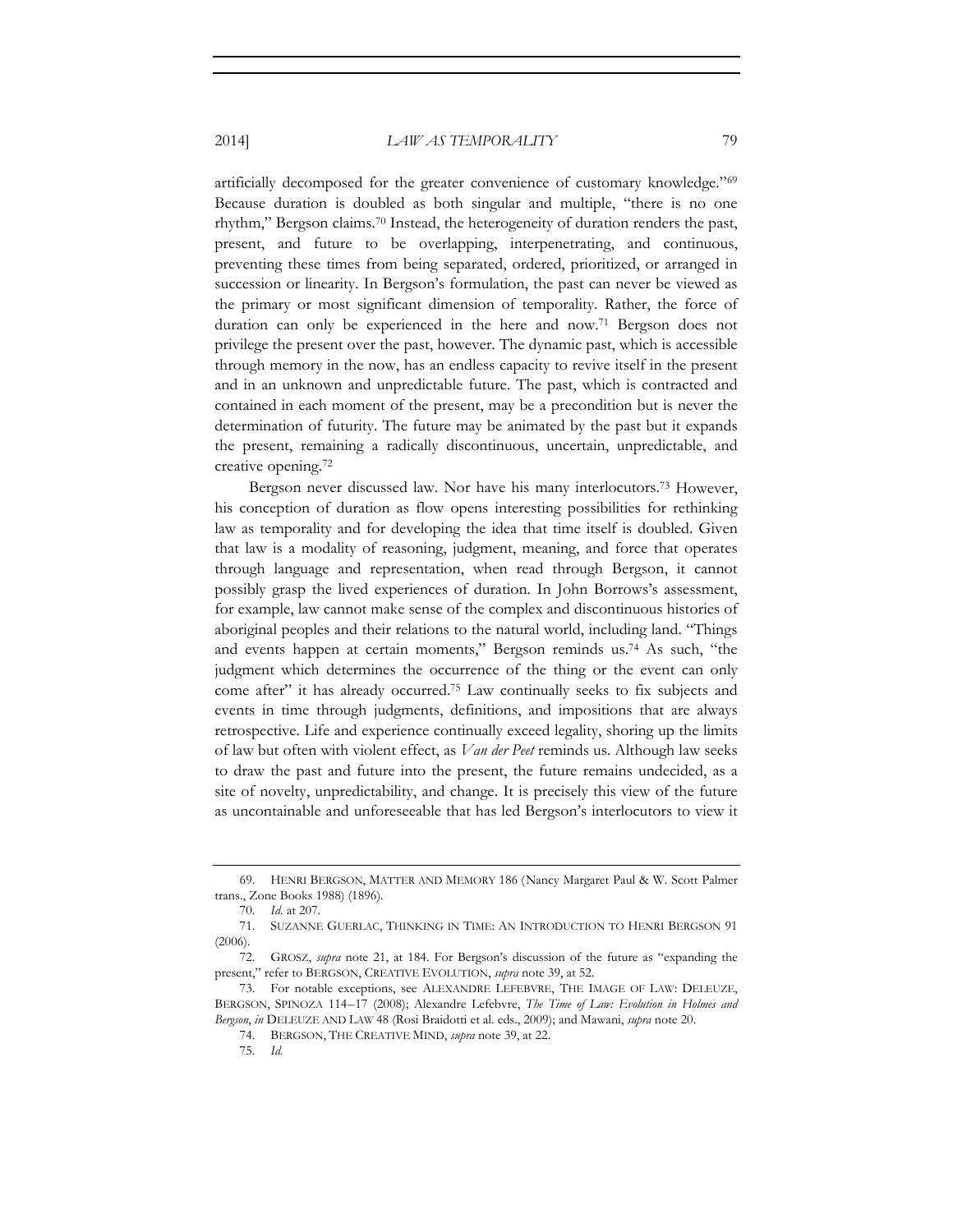as a political terrain of possibility.76 It is also this view of the future as open and indeterminate that has rendered it an object of colonial law and legality.

Combining critiques of Western imperial time with Bergson's duration, as I have endeavored to begin here, points to a doubling of time through the tensions between law's time and the multiplicity of lived times. To be sure, a linear and homogenous time underwrote legal and political developments in the British Empire. So too did its disorientation. Just as British time was aimed at ordering colonial life through its emphasis on progress and on the conjoined futurity of some colonial subjects (settlers) and the vanishing past of others (indigenous peoples), this temporal continuity was continually challenged by conceptions of lived and experiential times that often defied legal regulation. Law as temporality shaped social and political life, privileging certain tenses that mattered (i.e., futurity), obscuring its own involvement by naturalizing time, and yet remaining continually open to contestation. In early twentieth-century South Africa, as I argue below, histories of colonial-racism manifested in coercive legal developments were crucial to producing the "Indian settler" as a juridical-racial concept and as a temporalized legal subject who made proprietary claims to belonging through colonial futures of settlement.

Thus far, my discussion of law as temporality has remained at the level of abstraction and generalization. The doubling of time, which I have been intimating here, produced tensions, inconsistencies, and excesses that can more clearly be elucidated through the material and political contexts to which it gave shape and in which it was produced. The discussion to follow takes us back to Gandhi and to early twentieth-century South Africa to examine how law generated temporalities through racial subjection and subjectification by inscribing coloniallegal subjects in chronological time. The lived temporalities wrought by colonial and imperial expansion, including forced migration, indenture, diaspora, and exile—conditions that confronted British Indians in South Africa—were often mobilized to negotiate and undermine law's time through the disjointed and discontinuous experiences of a colonial lived time.77

<sup>76.</sup> GROSZ, *supra* note 21, at 244–61.

<sup>77.</sup> For a useful discussion of indigeneity and time in a very different context, see Justin B. Richland, *Sovereign Time, Storied Moments: The Temporalities of Law, Tradition, and Ethnography in Hopi Tribal Courts*, 31 POLAR 8 (2008).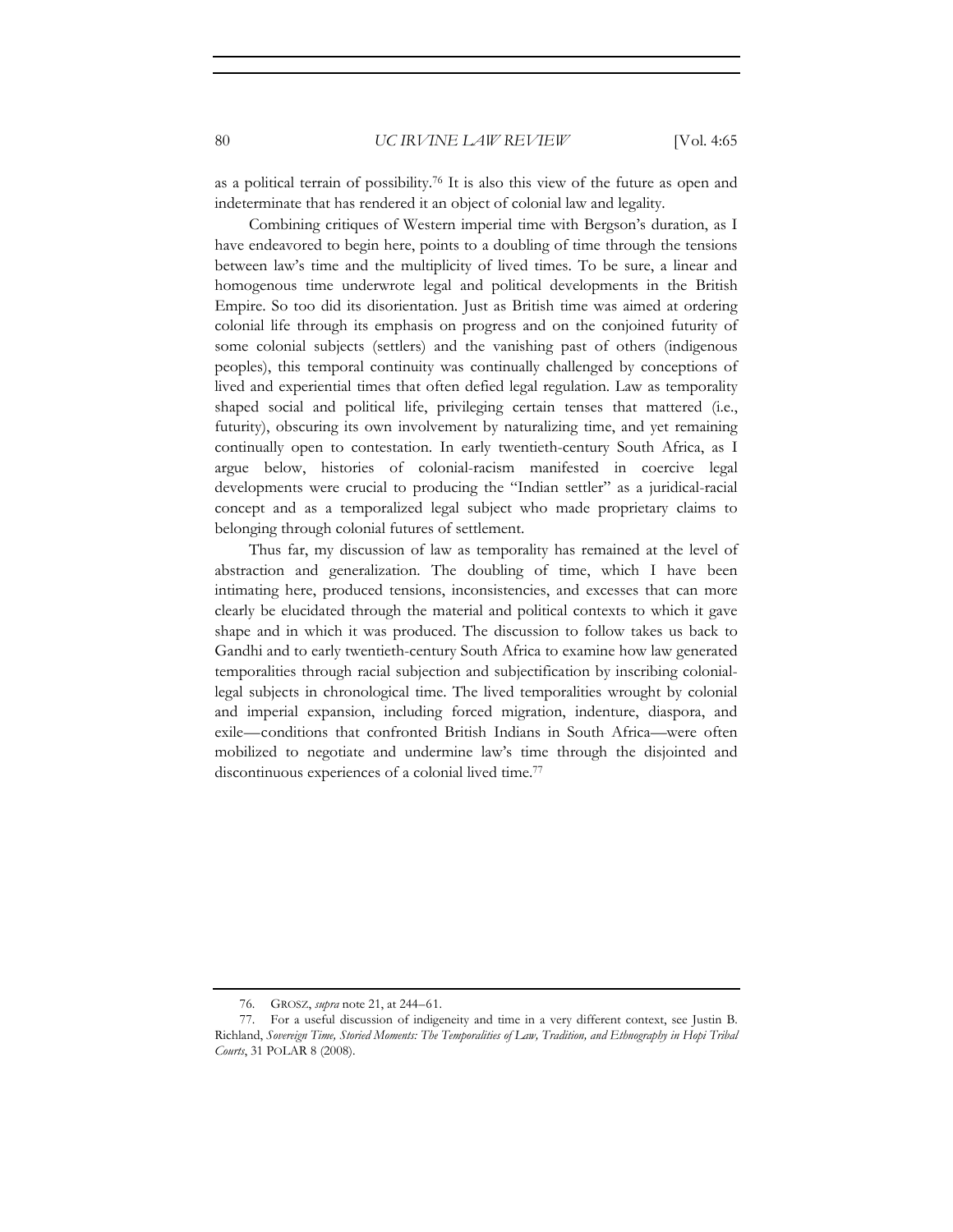### II. INDIAN SETTLERS IN SOUTH AFRICA

*[T]here is a close relationship between subjectivity and temporality . . . in some way, one can envisage subjectivity itself as temporality* 

—Achille Mbembe78

Written in 1919, five years following his return to India, Gandhi's assertion that British Indians were settlers and pioneers had a much longer history in South Africa.79 As a political identity, the term *settler* was widely circulated across colonial contexts, deployed by Europeans as a racial and proprietary claim to civilizational superiority, territorial ownership, and to social and political entitlement and belonging.80 "Settlers were those who came from the 'north' . . . were generally considered free and were headed tautologically for settler colonies."81 As a colonial formation, the settler was ontologically white. $82$  The term "settler" accrued its racial significance and value through assertions of racial being and belonging that were enacted, symbolically and materially, through coercive and violent relationships of conquest, manifest in the dispossession, subjugation, and eradication of indigenous peoples.83 Formulated through specific claims to temporality, the settler was thus distinct from the *immigrant*. European assertions of priorness, permanency, and racial supremacy entailed an insistence to social belonging that was contingent on origins that gained their racial and temporal meanings through the putative inferiority and primitiveness of a vanishing indigenous populace.84 As such, the term settler was already arranged in a hierarchical and competing order of occupancy and in a disjointed temporality.<sup>85</sup> In their demands to be first, European settlers inscribed their pasts into their futures. Indigenous peoples, by contrast, were situated in the past and, as Borrows

<sup>78.</sup> MBEMBE, *supra* note 17, at 15.

<sup>79.</sup> Several scholars writing on East and South Africa have described Indians as settlers. Isabel Hofmeyr & Uma Dhupelia-Mesthrie, *South Africa/India: Re-Imagining the Disciplines*, 57 S. AFR. HIST. J. 1, 9 (2007); *see, e.g.*, MARINA CARTER, SERVANTS, SIRDARS AND SETTLERS: INDIANS IN MAURITIUS, 1834–1874 (1995). In these accounts, however, the term is often used descriptively and is not problematized racially or temporally as I seek to do here.

<sup>80.</sup> For discussions of a European designation of the term settler, see Mahmood Mamdani, *Beyond Settler and Native as Political Identities: Overcoming the Political Legacy of Colonialism*, 43 COMP. STUD. SOC'Y & HIST. 651, 657 (2001), or see Sarah Nuttal, *Subjectivities of Whiteness*, *in* RETHINKING SETTLER COLONIALISM: HISTORY AND MEMORY IN AUSTRALIA, CANADA, AOTEAROA NEW ZEALAND AND SOUTH AFRICA 245, 245 (Annie E. Coombes ed., 2006).

<sup>81.</sup> Hofmeyr & Dhupelia-Mesthrie, *supra* note 79, at 9.

<sup>82.</sup> *Id.*

<sup>83.</sup> For a classic discussion of the dialectical relation between the settler and native see FRANTZ FANON, THE WRETCHED OF THE EARTH 36 (Constance Farrington trans., 1963); Nuttal, *supra* note 80, at 245.

<sup>84.</sup> I am drawing here from Povinelli's argument that the "governance of the prior" emerged from settler nationalism and continues as an enduring form of governmentality in late liberalism. *See* POVINELLI, *supra* note 38, at 36–37; Povinelli, *supra* note 38, at 23–24.

<sup>85.</sup> POVINELLI, *supra* note 38, at 36.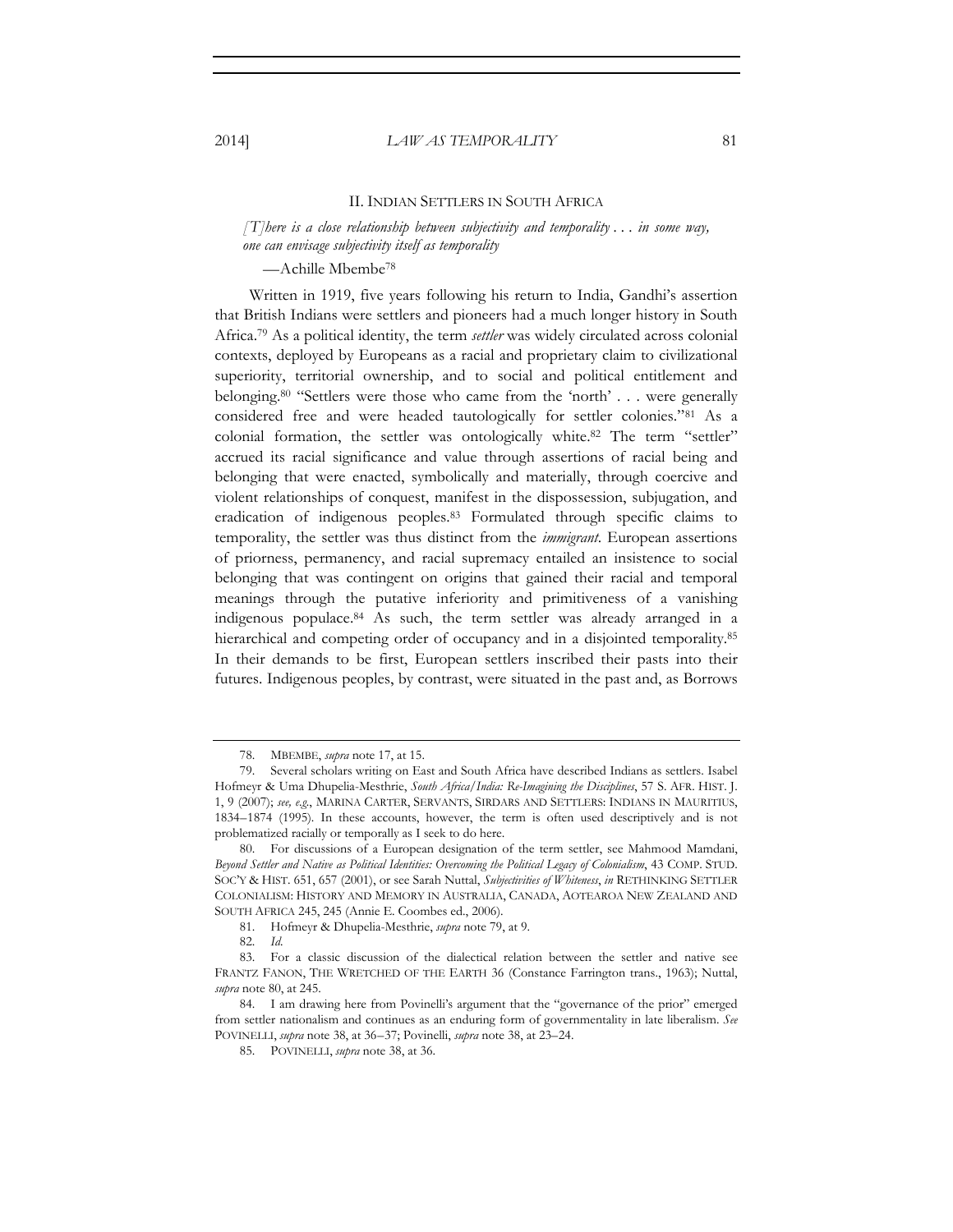tells us, subjected to European time and partially effaced through the literal, symbolic, and territorial erasures this retrospection enabled.86

From the turn-of-the-century onward, "free" British Indians in South Africa regularly appropriated and assumed a settler identity, albeit on their own terms and to achieve specific effects. Although the settler had a distinct racial ontology and was the alibi and outcome of European conquest, British Indians arrogated and adapted the term to emphasize their own genealogies, contributions, and perpetuity in South Africa; the settler afforded British Indians a powerful rhetorical strategy through which to foreground their investments in the colony's past and in its future as a British settlement. Given that the term was already freighted with ontological and temporal entanglements that conjoined European and indigenous, British Indian appropriations were consistently locked in a specific constellation of racial-colonial power. Their claims to be settlers, as Gandhi's essay makes clear, were underscored by their violent pasts and imagined futures in South Africa, their putative ethico-political differences from Europeans, and their presumed political and civilizational superiority over native Africans. The Indian settler, as I argue below, was marked by a double emergence. It was the dual effect of a virulent colonial-racism, most visibly evident in the implementation and institutionalization of racial-juridical prohibitions. It was also the outcome of anticolonial struggles and activism directed against colonialracism. Evoked as a ruptural figure, the Indian settler challenged some racial and temporal configurations of colonial power and reaffirmed and reinforced others. To fully understand its vexed conditions of production and possibility, and its racial and temporal signification and significance, necessitates a brief detour through South Africa's long history of Indian migration, restriction, and exclusion.

The legal restrictions and prohibitions directed at Indians in South Africa have a rich and well-documented history.<sup>87</sup> Although Indian migration is often perceived to be a nineteenth-century phenomenon, Indians first arrived as slaves in the Dutch Cape during the mid-seventeenth century, brought by Dutch merchants returning from their travels to India. Large-scale migration from the Indian subcontinent did not begin until two centuries later. Many Indian migrants, including Gujaratis and Parsis from the northwestern and western regions of India, crossed the Indian Ocean to work as traders, hawkers, and professionals. However, the largest numbers of Indians were brought from Madras and Calcutta,

<sup>86.</sup> One of the classic postcolonial texts that engages with questions of coloniality and temporality is McClintock, *supra* note 40. For a discussion of the temporal order of occupancy, see POVINELLI, *supra* note 38, at 37.

<sup>87.</sup> This is a voluminous literature. *See generally* SURENDRA BHANA, INDENTURED INDIAN EMIGRANTS TO NATAL, 1860–1902: A STUDY BASED ON SHIPS' LISTS (1991); UMA DHUPELIA-MESTHRIE, FROM CANE FIELDS TO FREEDOM: A CHRONICLE OF INDIAN SOUTH AFRICAN LIFE (2000); ROBERT A. HUTTENBACK, GANDHI IN SOUTH AFRICA: BRITISH IMPERIALISM AND THE INDIAN QUESTION, 1860–1914 (1971); HUTTENBACK, *supra* note 2; HUGH TINKER, A NEW SYSTEM OF SLAVERY: THE EXPORT OF INDIAN LABOUR OVERSEAS, 1830–1920 (1974); Huttenback, *supra* note 15, at 273–91.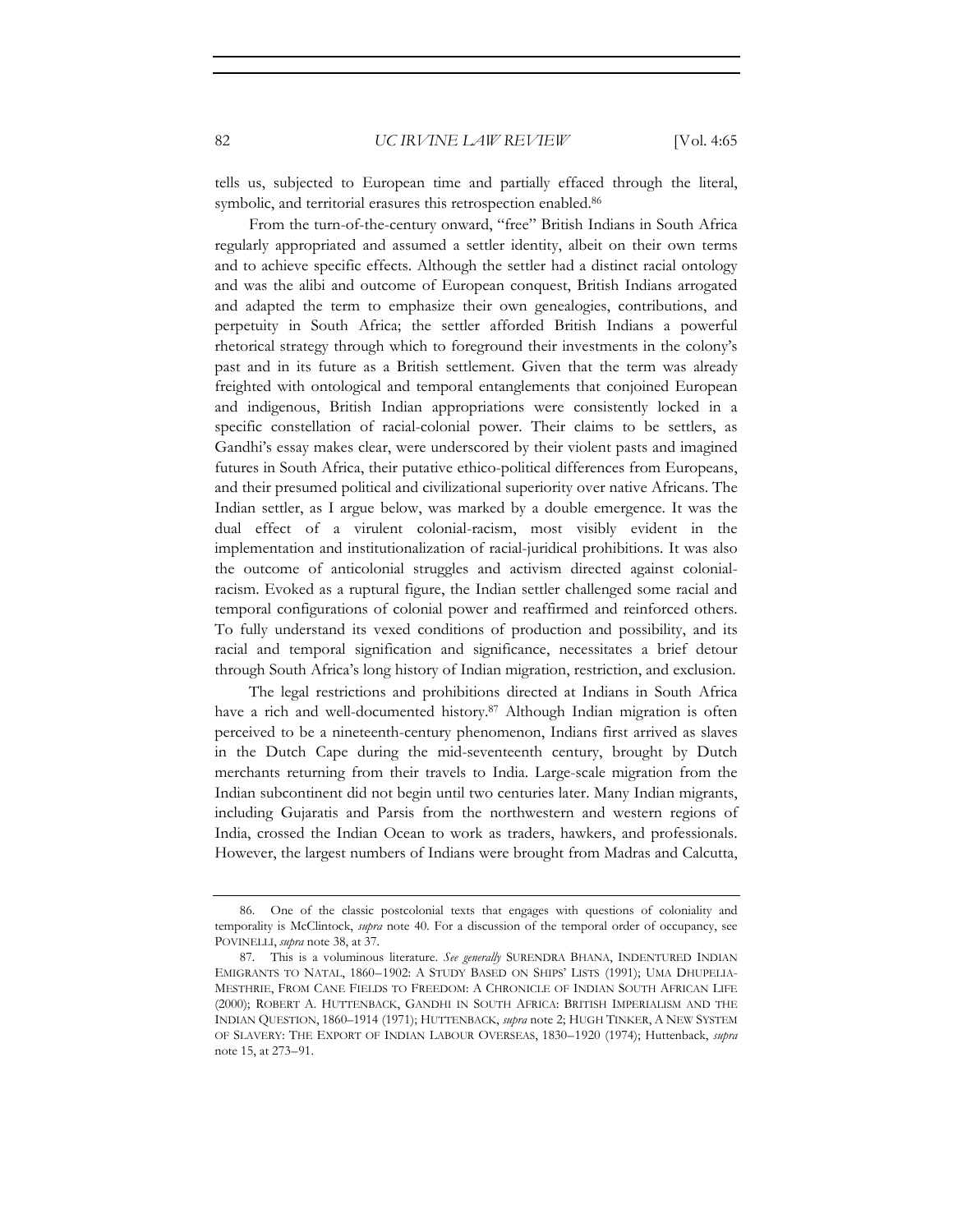both located on the eastern coast, and recruited via systems of indenture.<sup>88</sup> Between 1856 and 1859, as Britain began developing its plans to cultivate sugar in Natal, it looked to India as a primary source of cheap and exploitable labor. From 1860 to 1911, estimates suggest that over 150,000 Indian workers were successfully conscripted under programs of indenture.<sup>89</sup> After completing their requisite terms of labor many were encouraged by colonial authorities to renew their contracts or to return home. Yet large numbers remained in South Africa. Between 1902 and 1913, only 32,506 Indians who arrived via indenture returned to India.90

Driven by the uneven demands for cheap and exploitable labor and by new opportunities of economic trade and settlement, patterns of Indian migration to South Africa followed discrepant trajectories. Given its reliance on indentured labor, Natal had the longest history of Indian migration and was home to the largest resident British-Indian community. By the late nineteenth century, the numbers of Indians in Natal almost matched those of Europeans. According to the 1893 census, 500,000 Africans, 43,742 whites, and 41,208 Indians resided in Natal.<sup>91</sup> By the late nineteenth century, there was a growing British-Indian populace in the Transvaal as well as smaller communities developing in the Cape Colony and Orange Free State.92 The settlement of British Indians and the reception and responses it engendered were shaped, influenced, and complicated by the distinct political status of these jurisdictions.<sup>93</sup> Whereas Natal and the Cape were British colonies, the Transvaal and Orange Free State were Afrikaner Republics. In 1910, the four were consolidated as a union under British rule. Despite their historical, political, and jurisdictional differences, their respective governments viewed migration from India to be an urgent problem. Restrictive, coercive, and prohibitive legislation, especially in Natal and the Transvaal, was deemed necessary not to prevent Indian migration altogether but to discourage the permanent settlement of "free" Indians. "Never has a community been engaged in an unequal fight such as our countrymen are in South Africa," Gandhi wrote in *Indians Abroad*. 94 "Compared to their rivals they are poor. They have no political power and they have been engaged ever since 1880 in protecting the right to exist with self-respect a right which any civilized Government would not deny even to utter strangers."95 It is from these conditions of racial exclusion and struggle that the Indian settler emerged. As an effect of racial, colonial, and juridical power, the

<sup>88.</sup> Uma Dhupelia-Mesthrie, *The Place of India in South African History: Academic Scholarship, Past, Present, and Future*, 57 S. AFR. HIST. J. 12, 27 (2007).

<sup>89.</sup> SURENDRA BHANA & JOY B. BRAIN, SETTING DOWN ROOTS: INDIAN MIGRANTS IN SOUTH AFRICA 1860–1911, at 15 (1990).

<sup>90.</sup> Dhupelia-Mesthrie, *supra* note 88, at 27 n.71.

<sup>91.</sup> LAKE & REYNOLDS, *supra* note 2, at 118.

<sup>92.</sup> Dhupelia-Mesthrie, *supra* note 88, at 14.

<sup>93.</sup> Radhika Mongia, *Gender and the Historiography of Gandhian* Satyagraha *in South Africa*, 18 GENDER & HIST. 130, 132 (2006).

<sup>94. 19</sup> GANDHI, *supra* note 1, at 187.

<sup>95.</sup> *Id.*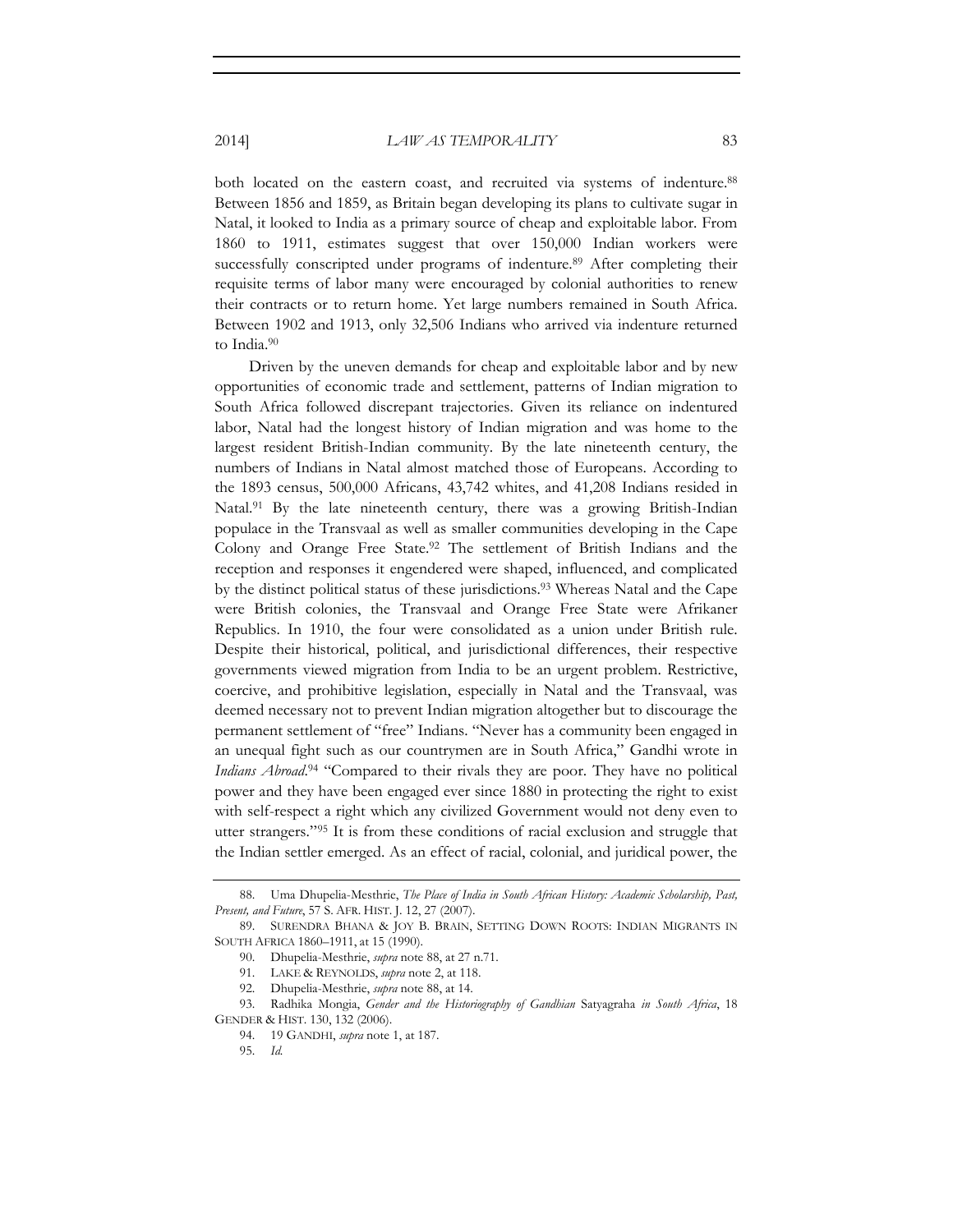settler was a political identity, appropriated from its histories of European conquest, and mobilized by British Indians as a modality of anticolonial critique that drew on the past and reached out to the future as a refusal to be temporary.

There is little doubt that the restrictive and prohibitory legislation passed in Natal and elsewhere in South Africa was aimed at dissuading permanent Indian settlement. In 1880, twenty years after the first indentures arrived—after thousands completed their requisite five-year terms, refused to renew their contracts, and newly claimed residence as "free" Indians—anti-Indian sentiments intensified and were institutionalized through a series of exclusionary and punitive laws and policies. Although Natal remained committed to maintaining its steady supply of indentured labor, authorities strongly discouraged Indian settlement by enacting legislation that placed limits on mobility, and access to housing, marriage, and education. Together, these laws were aimed at socially and politically disenfranchising ex-indentures, colonial-borns, and those newly arrived, curtailing the freedom of "free" Indians and limiting their long-term prospects for permanent settlement. In 1895, to draw one well-known example, all nonindentured adult Indians in Natal were required to pay a three-pound annual tax, an imposition that would later become one target of Gandhi's S*atyagraha* campaign.96 The following year, Natal disenfranchised all British Indians, except those already on voter's lists. Importantly, this particular legislation never cited Indians directly. Rather, it stipulated that "those 'who (not being of European Origin) are Natives or descendants in the male line of Natives of countries which have not hitherto possessed elective institutions,' unless exempted by the Governor in Council," were not permitted to vote in parliamentary elections.<sup>97</sup> As India was ruled by Britain and thus did not enjoy elective institutions of government, the Natal Act was interpreted widely to include British Indians. For the purposes of the Act, migrants from India were defined as "natives," a conflation that would become the subject of intense criticism and debate among British Indians well into the twentieth century.

Historians and scholars of Indian migration to South Africa have usefully chronicled the emergence of anti-Indian legislation and the legal and political responses it evoked from various constituencies, including Gandhi.98 Immigration to South Africa, and to settler colonies more generally, has most often been conceptualized in spatial and geographical terms. Many have conceived of anti-Indian laws through territorial containment and exclusion, for example. Writing of immigration restrictions as a global phenomenon in early twentieth-century settlement societies, Marilyn Lake and Henry Reynolds make this point cogently.

<sup>96.</sup> Dhupelia-Mesthrie, *supra* note 88, at 22; Huttenback, *supra* note 15, at 279–80.

<sup>97.</sup> Huttenback, *supra* note 15, at 279.

<sup>98.</sup> BHANA & BRAIN, *supra* note 89; SURENDRA BHANA & GOOLAM VAHED, THE MAKING OF A POLITICAL REFORMER: GANDHI IN SOUTH AFRICA, 1893–1914 *passim* (2005); Mongia, *supra* note 93; *see, e*.*g*., SURENDRA BHANA, GANDHI'S LEGACY: THE NATAL INDIAN CONGRESS, 1894– 1994, at 1–7 (1997).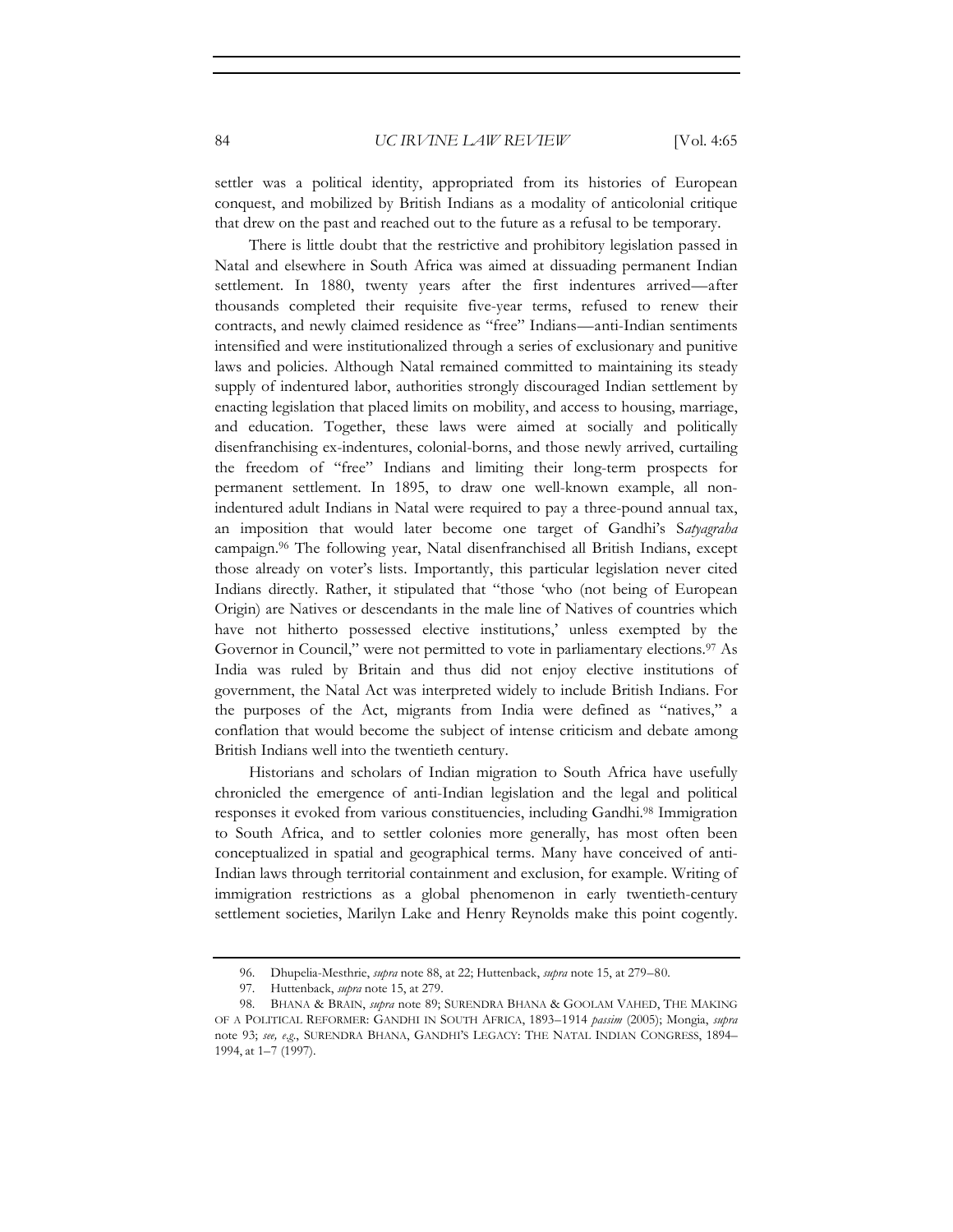Prohibitory legislation aimed at restricting non-European migration, they observe, "became a version of racial segregation on an international scale."99 While I am in no way disputing the territorial significance of immigration regulations, what I am suggesting here is that restrictive and prohibitory laws directed at British Indians and other non-European migrants in South Africa and elsewhere might also be read as a *temporalizing* force. Immigration restrictions did not limit Indian migration solely in spatial and territorial terms alone. They also restricted and prohibited migration through the imposition of an overarching time. The fitful times of a vanishing past, a temporary present, and a permanent future, were produced, imposed, and reinforced by legal enactments and taxonomies that ordered colonial subjects—including "natives," "Indians," and "Europeans"—in and through time. *Making up People*, I suggest below, was a juridico-political and temporal process that differentiated individuals and demarcated populations as racially distinct and as inhabiting competing and incommensurable times of colonial settlement.100 The proliferation of anti-Indian laws, it is important to remember, were not directed at indentured laborers who came to South Africa under coercive conditions of contract and with specified times of residence. Rather, prohibitory and restrictive legislation, including the three-pound tax and the ban on voting, was aimed at "free" Indians, inscribing them in a temporary now, foreclosing their demands to legal rights, and limiting their future prospects as permanent residents.

In early twentieth-century South Africa, the temporalities of law were particularly visible in the concerted but unsuccessful efforts to racially taxonomize, order, and govern the region's heterogeneous populace. Legislation in Natal, the Transvaal, and elsewhere produced a set of political and legal subjects identified as "European," "native," "colored," and "Asiatic," each with (and without) corresponding rights, duties, and privileges and with different temporal terms of settlement. To be sure, there was much at stake in the social, political, and legal distinctions and differentiations between populations. However, racial-juridical definitions were never clearly determined. Racial classifications in colonial South Africa were often produced and circulated without explicit definition.<sup>101</sup> Even after colonial-racial taxonomies were institutionalized, racial designations were inconsistently deployed and distinctions between populations, including "natives" and "Indians," were frequently collapsed. Racial inscriptions were highly mutable and were open to lively discussion in courts, amongst government officials in South Africa and London, and in the public domain. After the 1910 union under British rule, racially specific laws increased in number and intensity. As Deborah Posel observes, there was "no general constitutional definition of racial categories,

<sup>99.</sup> LAKE & REYNOLDS, *supra* note 2, at 5.

<sup>100. &</sup>quot;Making up people" comes from Ian Hacking's essay of the same title. *See* IAN HACKING, *Making Up People*, *in* HISTORICAL ONTOLOGY 99 (2004).

<sup>101.</sup> Deborah Posel, *Race as Common Sense: Racial Classification in Twentieth-Century South Africa*, 44 AFR. STUD. REV. 87, 89–90, (2001).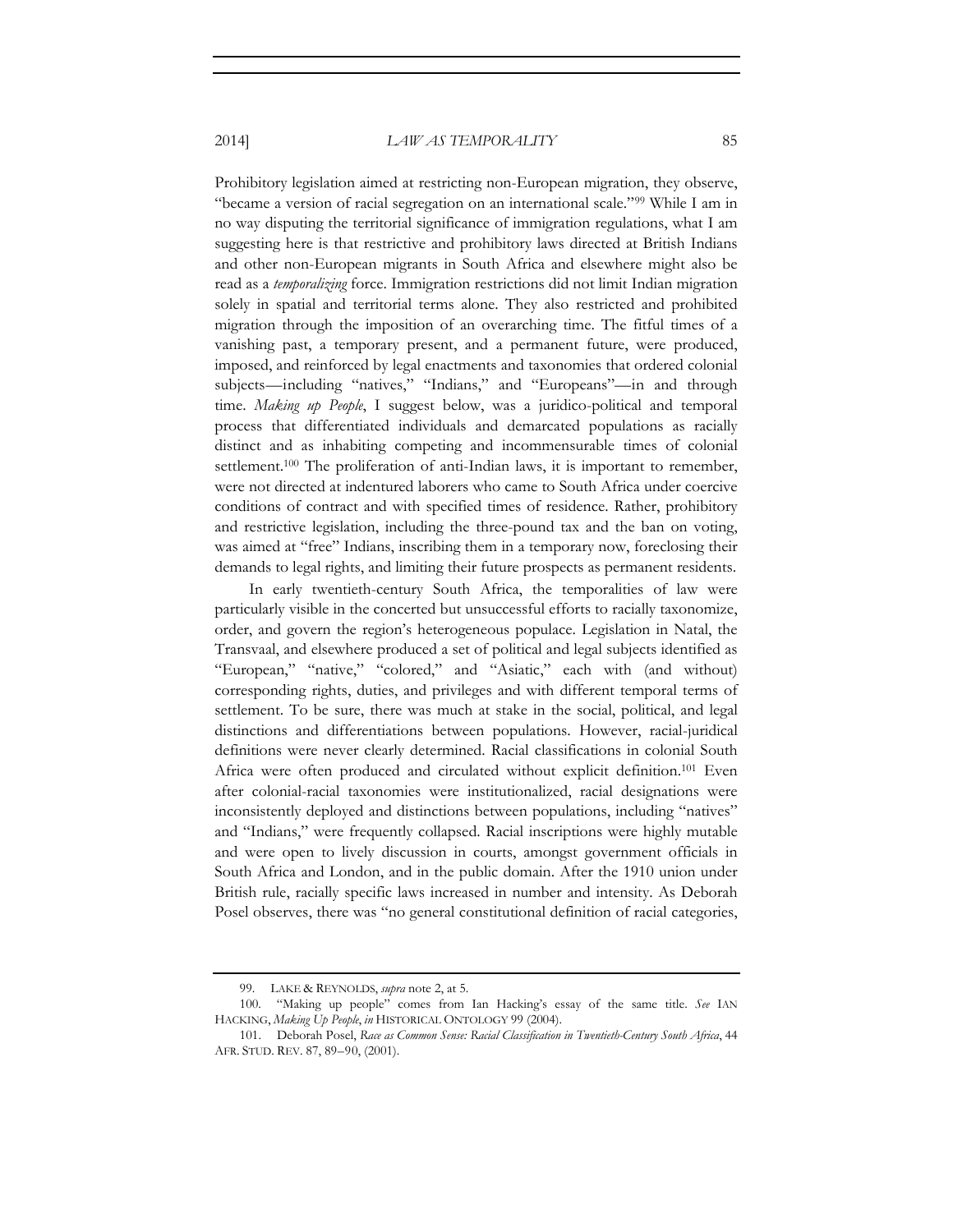which meant that each statute concerned with race produced its own rendition."<sup>102</sup> This confusion and controversy over racial designations was especially apparent in deliberations over nativeness. "One of the first difficulties presented in connection with the consideration of laws by the recent South African Native Affairs Commission," wrote one commentator in 1905, "was the varying definitions therein of the term 'Native.' So great indeed is the variation that in the same colony [of South Africa] it has several meanings."103 At least one of these meanings included British Indians.

Individuals and populations were racially differentiated through physical appearance, descent, civilization, comportment, language, and lifestyle. Juridicalracial distinctions were also informed by temporal designations that did not always map neatly onto racial differentiations and were not as mutable or easily languished. Under the 1896 Natal Act, British Indians and the "natives of Africa" were considered similar on racial terms. Both populations were deemed inferior to Europeans, were thought to be in need of vigilant administration, and were to be excluded from social and political life, albeit in very different ways.104 Whereas colonial authorities frequently designated Indians and native Africans to be commensurate, though not identical, on the barometer of racial and civilizational inferiority, in other legislation they were registered in distinct and incommensurate temporalities. In 1907, the Transvaal Immigration Restriction Act No. 15 differentiated immigrant and native populations in spatial and temporal terms, even if these distinctions were not defined or elaborated substantively.105 The Act drew a clear legal and political divide between the "aboriginal races of Africa" and those immigrants who sought entry into the Transvaal.106 Accordingly, a "prohibited immigrant" included a long list of classes "desiring to enter or entering this Colony."107 By defining immigrants via entry and arrival, prohibited persons were explicitly identified as those who came from *elsewhere.* The Transvaal Immigration Restriction Act further emphasized its jurisdiction and constituency by specifying that immigration restrictions were not applicable to "descendants of the aboriginal races of Africa south of the Equator."108 As the "natives of Africa" were already territorially present, they could not be considered immigrants. Under the Act, immigration restrictions could only be extended to indigenous peoples if they came under the six prohibited classes: criminals; prostitutes; "lunatic[s]"; those afflicted with leprosy or "infectious or contagious disease"; undesirables;

<sup>102.</sup> *Id.* at 90.

<sup>103.</sup> *What Is a Native?*, RHODESIA HERALD, Mar. 30, 1905, at 5. For an account of the "native question" in this Commission and others, see ADAM ASHFORTH, THE POLITICS OF OFFICIAL DISCOURSE IN TWENTIETH-CENTURY SOUTH AFRICA (John D. Hargreaves et al. eds., 1990).

<sup>104.</sup> For a similar discussion on indigenous peoples and Chinese migrants in British Columbia, see MAWANI, *supra* note 13.

<sup>105.</sup> *Transvaal Immigration Restriction Bill*, INDIAN OPINION (Phoenix, KwaZulu-Natal, South Africa), July 13, 1907, at 260.

<sup>106.</sup> *Id.*

<sup>107.</sup> *Id.*

<sup>108.</sup> *Id.*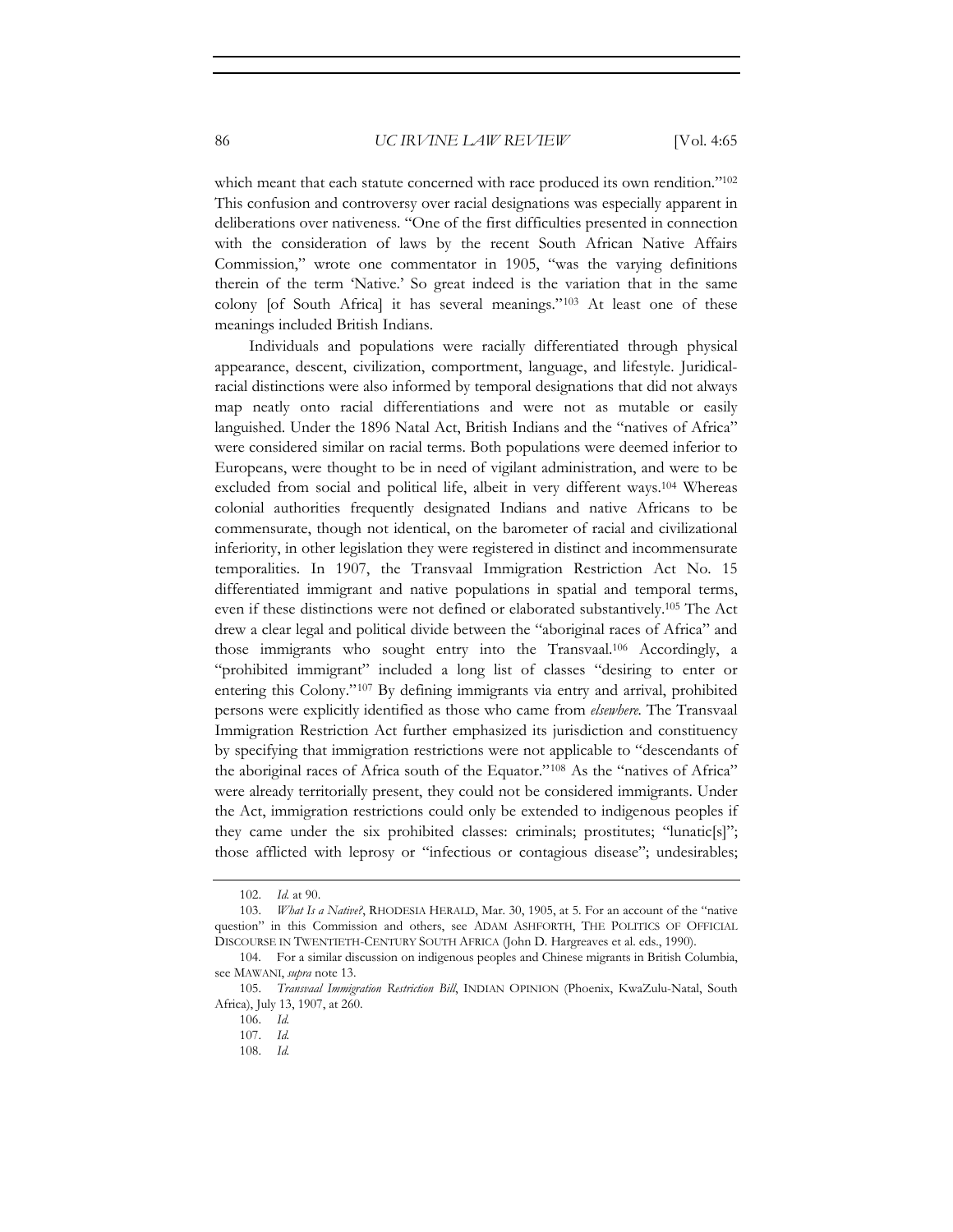and/or those deemed dangerous to the "peace, order, and good government" of the colony.109 By intimating the "aboriginal races of [southern] Africa" to be a population that was *already there*, 110 the Act designated indigenous peoples to be temporally and spatially distinct from immigrants. "Here" and "there" were not solely geographical designations but also temporal ones. Native Africans residing south of the equator were tacitly regarded as the original inhabitants of the land and thus could not be restricted entry or deported. However, they could be made foreign under exceptional circumstances of moral and/or physical corruption.<sup>111</sup> Indian migrants, by contrast, were legally regarded as temporary sojourners who could be prohibited from entering South Africa and compelled to leave even after their arrival.

As in discussions of immigration, space has figured centrally in debates over indigeneity and European resettlement in settler contexts. Indigenous sovereignty movements have gained traction through claims to the soil. Immigrants, by contrast, have long been conceived as those who arrived from a distinct place of origin and thus have a place of return.112 The "native," "settler," and "Asiatic," critics have observed, have always been mapped in spatial terms, legally dividing and segregating settler contexts in efforts to prevent interracial intimacies and encounters.113 These racial taxonomies, as I suggest here, were also juridicopolitical differentiations in time that generated conflicts and antinomies that demand further attention. Natives and European settlers each made competing claims as the prior inhabitants with disparate and uneven access to firstness. However, migrants were thought to arrive much later. Given these temporal demarcations, many British Indians recognized that they could not easily make demands for inclusion through claims to the past and to history.

In efforts to secure a future in South Africa, British Indians might have made strategic appropriations as indigenous/native subjects; a population that migrated from elsewhere, labored on the land, enjoyed a long history of settlement in the region, and now saw themselves to be indigenous to the settlement colony. In some instances, colonial subjects residing elsewhere in the British Empire made

<sup>109.</sup> *Id.*

<sup>110.</sup> *Id.*

<sup>111.</sup> For an interesting discussion of how African-Americans became foreigners in Massachusetts, see Kunal M. Parker, *Making Blacks Foreigners: The Legal Construction of Former Slaves in Post-Revolutionary Massachusetts*, 2001 UTAH L. REV. 75, 75–124.

<sup>112.</sup> Sharma & Wright, *supra* note 11, at 126. This is one of the main arguments animating the Asian settler debates. *See* Lawrence & Dua, *supra* note 14, at 121–22. The conversation that Lawrence and Dua set up is one between indigenous and migrant; the former from the soil (Canada) and the latter from elsewhere.

<sup>113.</sup> DAVID THEO GOLDBERG, RACIST CULTURE: PHILOSOPHY AND THE POLITICS OF MEANING 185–205 (1993); MAWANI, *supra* note 13; RACE, SPACE, AND THE LAW: UNMAPPING A WHITE SETTLER SOCIETY *passim* (Sherene H. Razack ed., 2002); Achille Mbembe, *Aesthetics of Superfluity*, 16 PUB. CULTURE 373, 384 (2004).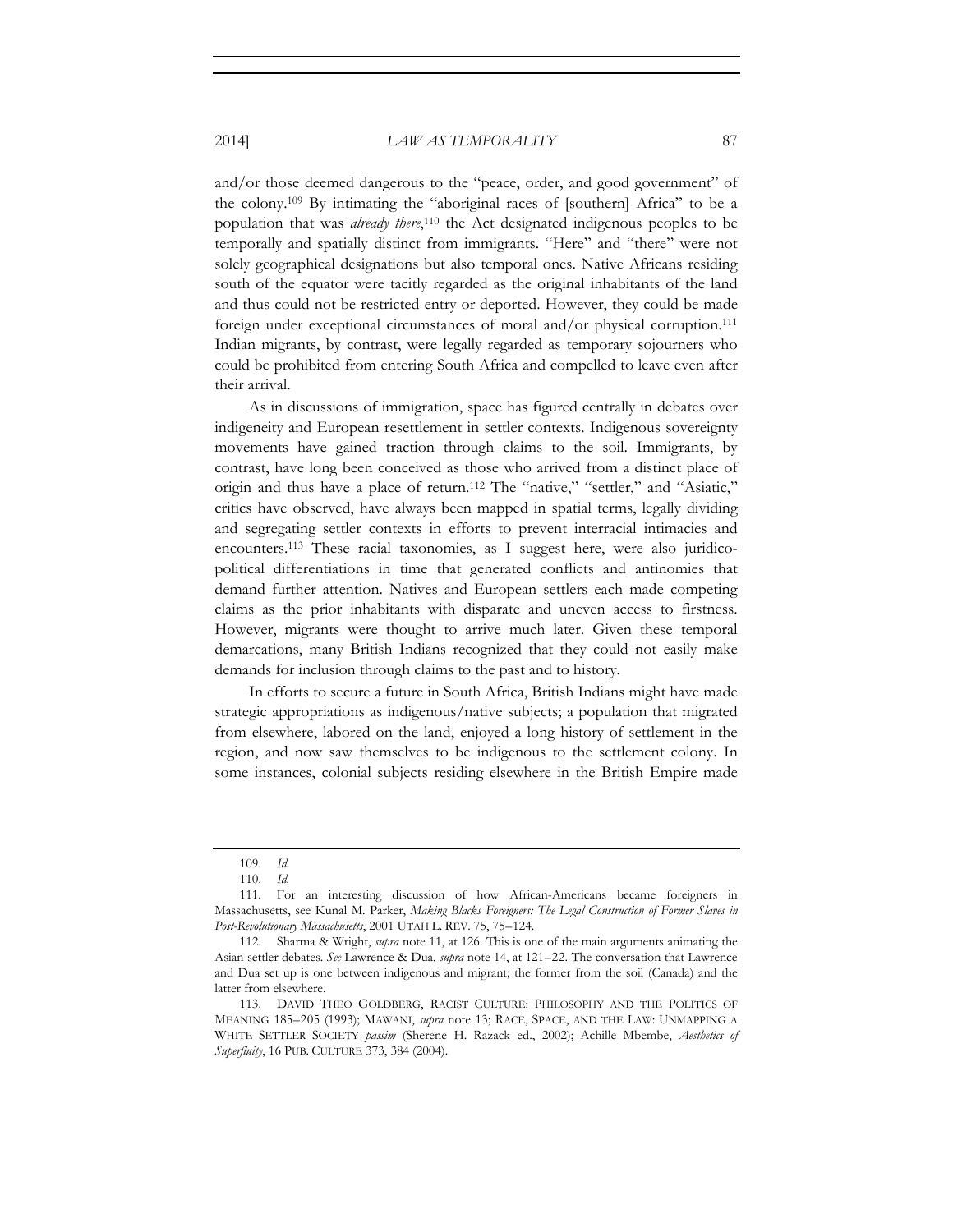claims to inclusion precisely on such grounds.114 In South Africa, by contrast, Indians vehemently expressed their differences from native Africans in political, legal, and racial terms. Gandhi's newspaper, *Indian Opinion*, was a vibrant forum for such debate, a site where "free" Indians—mostly business owners, politicians, and professionals—along with political figures in India and the diaspora voiced their views on political matters, particularly Indian exclusion. The result was a lively "diasporic public" in which contributors publicized and criticized legislative changes in South and East Africa and condemned the treatment of Indians in South Africa, Canada, Australia, and New Zealand.115 Many used this forum to publicly question, rebuke, and undo the racial taxonomies and temporal designations imposed on British Indians. They frequently challenged the temporalizing forces of law through duration, through their lived times of indenture, migration, and settlement.

To be sure, British Indians were astutely aware of the temporalities that underwrote their exclusion in South Africa. Attending a meeting in Johannesburg where Indians were responding to the Asiatic Convention and denouncing proposals for Indian segregation, Dr. Williamson Godfrey—an associate of Gandhi—admonished the ongoing legal and political efforts to identify Asiatics with indigenous Africans. Very often, "the term 'colored person' is applied to mean natives and Asiatics in the popular language," he lamented.116 However,

[T]he history of the Colony shows that a sharp distinction has ever been drawn between the two. We have nothing in common. There are different laws regulating the connection of the natives with the other races living in Africa. . . . There is, for instance, a separate native tax. . . . The laws in which the distinction has been carefully observed are too numerous to mention. The latest is the Chinese Ordinance. This ordinance, recognising the distinction between the two races, provides for the Chinese labour on a totally different footing from the natives, for instance, *the latter are invited to stay in the country, whereas the former, as soon as they have finished their indentures, are to leave the country*. 117

To facilitate the ongoing and permanent residence of native Africans, Godfrey continued, colonial authorities set aside "huge reserves of land."118 Yet, "there is no such thing" for Chinese and Indians, he observed.119 Although British Indians were well aware that native Africans were subjected to an intensifying racial-colonial legality aimed at securing their territorial dispossession and

<sup>114.</sup> Early black settlers in what is now Halifax, for example, did make claims as indigenous to the land. As an example, see Clarke, *supra* note 12, at 399–404.

<sup>115.</sup> Isabel Hofmeyr uses the term *diasporic public* to describe the *Modern Review*. Isabel Hofmeyr, *The Idea of "Africa" in Indian Nationalism: Reporting the Diaspora in* The Modern Review *1907– 1929*, 57 S. AFR. HIST. J. 60, 72 (2007). The same could certainly be said for the *Indian Opinion*.

<sup>116.</sup> *A Great Indian Meeting at Johannesburg*, INDIAN OPINION (Phoenix, KwaZulu-Natal, South Africa), Nov. 19, 1904, at 2.

<sup>117.</sup> *Id.* (emphasis added).

<sup>118.</sup> *Id.*

<sup>119.</sup> *Id.*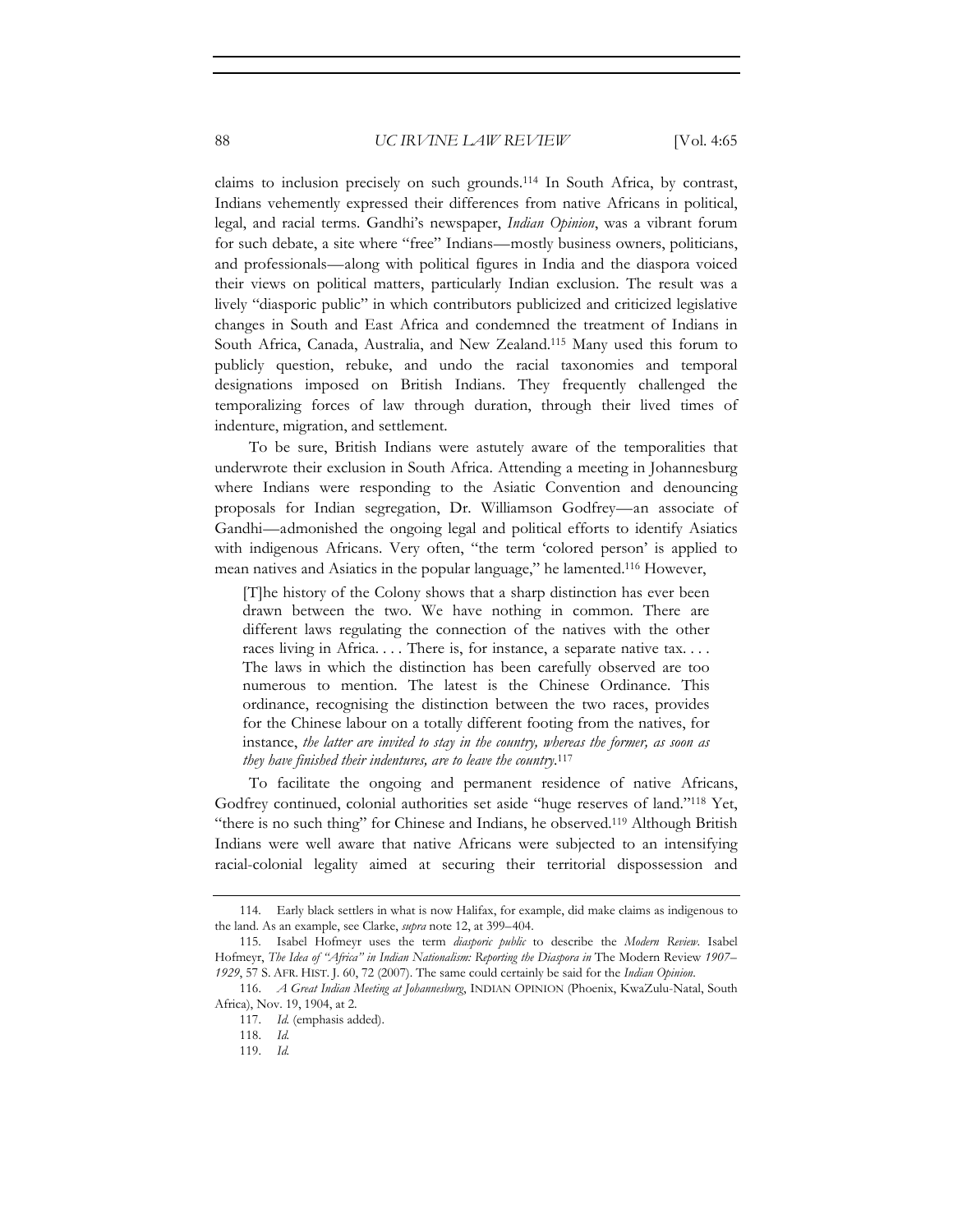segregation, they equally recognized that native populations were situated in a very different temporality and thus had distinct claims to belonging. Unlike British Indians, native Africans were rendered to be from the past and from the soil, a population with which the British were forced to contend, a population that held claims to prior occupation, and a population that required alternative means of containment, removal, and erasure.

By the early twentieth century, distinctions between Indians and Africans generated considerable attention in the British Indian imagination. In 1906 for instance, *Indian Opinion* reprinted an article, *What is a Native?*120 Originally published in the *East London Daily News*, a newspaper that furnished the Cape Colony, the article pointedly questioned the racial-legal meanings of the term *native*, particularly its political implications for Indians and other non-British Asiatics:

There has been a good deal of controversy as to the proper definition of the word native, and the question has, we see, been raised in the House of Commons [London], where Mr. Winston Churchill recently, in reply to an enquiry, said he believed the meaning attached to the word in South Africa was a native of any country other than a European country. Considering that Mr. Churchill has been out in this country [South Africa], and knows something about it, it is extraordinary that he should make such a blunder. We venture to say that the great majority of Colonists attach no such meaning to the word. To them a native is one of the aboriginal inhabitants of South Africa. *Who ever speaks of Indians, Chinese or Japanese as natives?* <sup>121</sup>

British Indians claimed that native Africans, as the prior occupants, had a long history in South Africa and were indigenous to the land. As such, their own claims to inclusion mobilized the native African as a racially and temporally distinct figure. While some agreed that migrants from India arrived much later to lands that were already inhabited by native Africans, others viewed themselves to be much further ahead in their civilizational and political development. In their claims to be settlers, British Indians emphasized their long histories in South Africa, their futural investments in the development of the land through their forced labor, their business and professional acumen, and especially their racial superiority over the "aboriginal races of Africa."

The Indian settler emerged from the material conditions of racial coercion, hostility, and violence that underwrote European/white superiority and settlement. British-Indian claims as settlers opened a modality of anticolonial critique through which migrants from India rejected their impermanence, a temporality that was produced and facilitated through juridical taxonomies and through restrictive and prohibitory legislation. Their demands to be recognized as

<sup>120.</sup> *What Is a Native?*, INDIAN OPINION (Phoenix, KwaZulu-Natal, South Africa), Sept. 1, 1906, at 618.

<sup>121.</sup> *Id.* (emphasis added).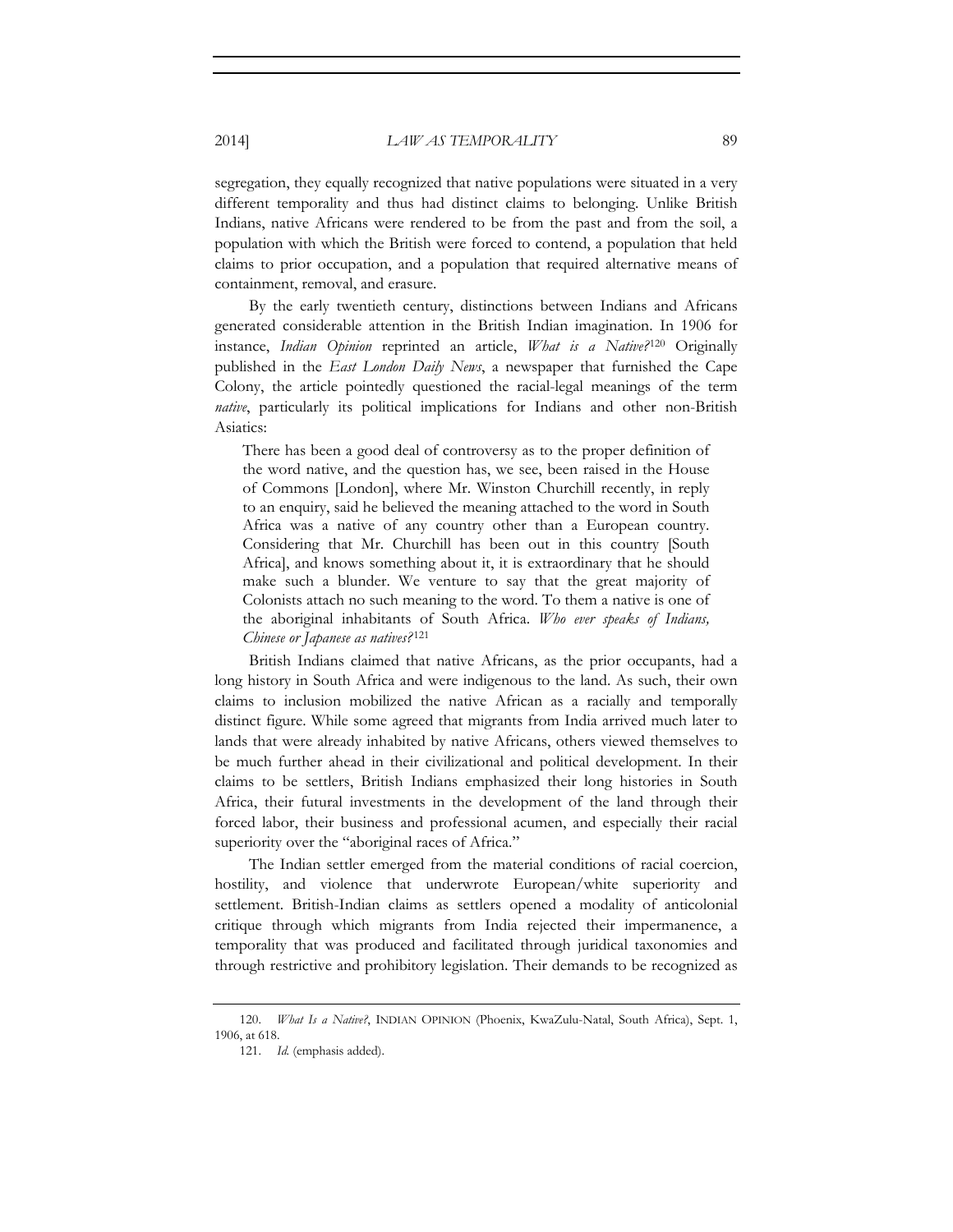settlers—with a past and a future in the colony—were temporal assertions of a lived time against the imposition of law's time. In another 1919 essay, this one published in *Indian Opinion*, Gandhi foregrounded the duration of British Indians by emphasizing their long histories of indenture and settlement, and their politicoeconomic contributions through their claims to the future:

Indians have settled in South Africa for over 50 years; they are not known to have lowered the standard of living....  $[T]$ he first Indian settlers were imported by the Europeans of South Africa[.] . . . I refer to the introduction of indentured Indians. I said in 1894, as I repeat now, that it was a criminal blunder on the part of the greedy Europeans of Natal to have imported indentured labour from India at miserably low wages when they had 400,000 stalwart Zulus in their midst who would gladly have worked if the employers had not wanted to make enormous profits. Can South Africa with any right on its side starve the descendants of the original settlers and their brethren out of existence?122

Here, Gandhi identified all Indians to be the descendants and brethren of the original settlers who were brought by Europeans to labor in the region and who now claimed legal and political entitlements to permanently reside. This was a common argument. In the early twentieth century, many British Indians insisted that their efforts to cultivate the land as indentured laborers in the past afforded them some permanency in the present and future. "Before 1859," Mr. Madanjit explained, "Natal was on the brink of bankruptcy. There were no tea or sugar estates, and her hotels and private houses could not find reliable cooks and waiters."<sup>123</sup> "The Kaffirs," a pejorative term used to describe indigenous people, "could not be induced to work for any length of time."124 Thus, "Indian labour is the fulcrum of the prosperity of Natal."125 Recall to be a settler was not to be from the past alone. It was also a claim to futurity. "Colonial-borns," Gandhi urged, *were the future*. 126 They "were the *permanent* Indian settlers of South Africa."127 The country "was their birth-place and home."128 It was their responsibility to "nurse the [Indian] settlement" and to "live down the prejudice which . . . still existed in South Africa," all in the interests of cultivating a better future.<sup>129</sup>

British-Indian demands for permanent settlement, as I have argued above, were intended to challenge the temporalizing force of law. Their claims to belonging gained rhetorical traction through their assertions as both the past and

<sup>122.</sup> M.K. Gandhi, *How South Africa Was Won: Not by Europeans Only*, INDIAN OPINION (Phoenix, KwaZulu-Natal, South Africa), Oct. 24, 1919, at 221.

<sup>123.</sup> *Other Speeches on the British Indian Grievances*, INDIAN OPINION (Phoenix, KwaZulu-Natal, South Africa), Feb. 18, 1905 (Special Congress Supplement), at 1.

<sup>124.</sup> *Id.*

<sup>125.</sup> *Id.*

<sup>126.</sup> *Mr*. *Gandhi and the Colonial-Borns*, INDIAN OPINION (Phoenix, KwaZulu-Natal, South Africa), Sept. 9, 1914, at 258.

<sup>127.</sup> *Id.*

<sup>128.</sup> *Id.*

<sup>129.</sup> *Id.*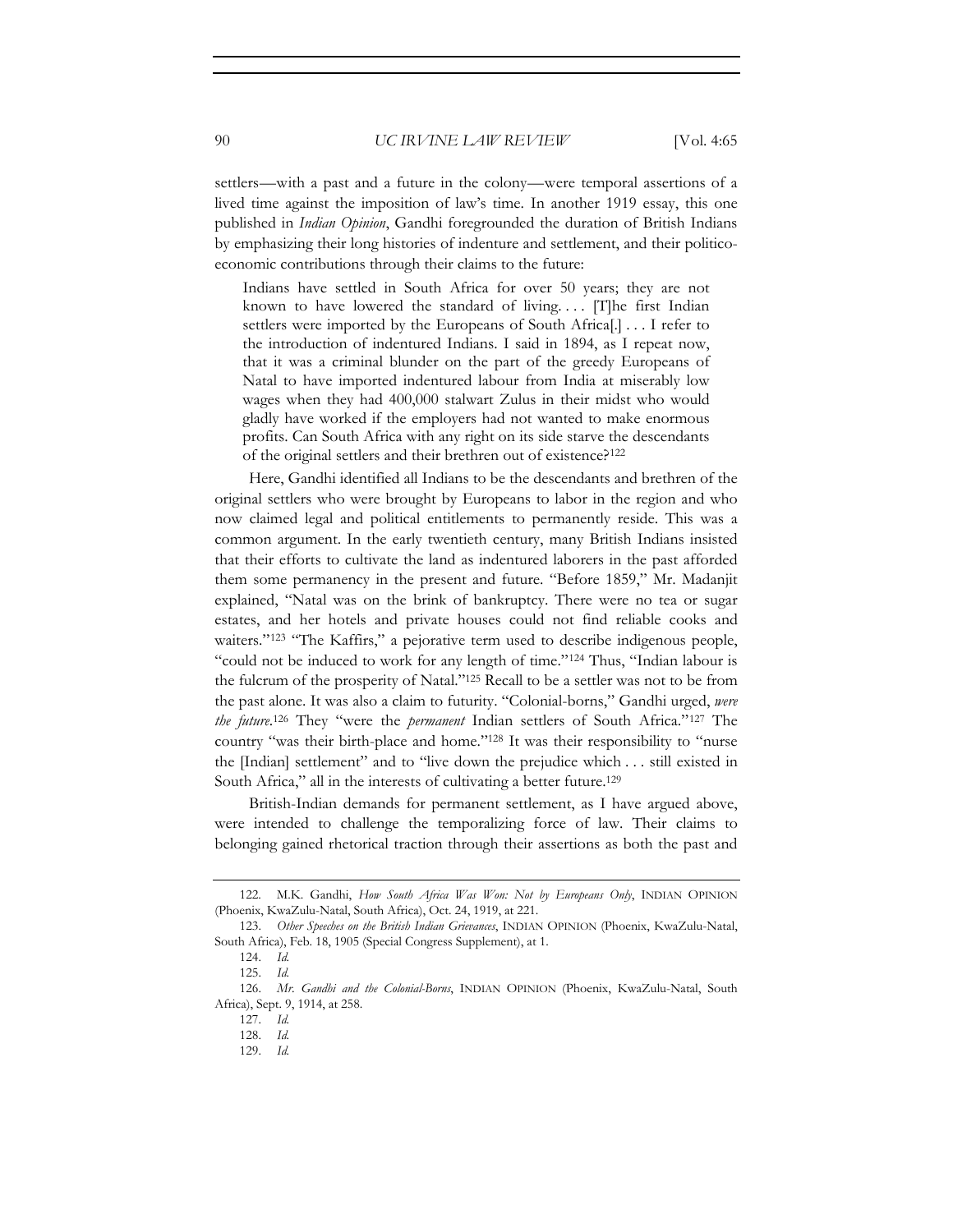future of South Africa. Given the racial and onto-epistemological entanglements between settler and native, the aspirations of British Indians to be recognized as settlers were advanced through their self-acclaimed racial superiority over native Africans. Writing of mid-twentieth-century South Africa, Antoinette Burton argues that a "self-consciously racialized Indian settler identity" that developed in the 1940s was "dependent—in economic, political and imaginative terms—on the literal and figurative work of the indigenous African."130 As the British-Indian appropriation of the settler suggests, the significance of native Africans in the making of an Indian identity has a much longer colonial history. To facilitate their own assertions of racial superiority and their related demands for permanent political and legal inclusion in South Africa, British Indians regularly identified and emphasized their putative civilizational differences with native Africans.131 Indians, some observers claimed, enjoyed freedoms in India that were not yet afforded to the natives of South Africa: "We have perfect freedom of trade, of locomotion, of ownership of landed property, (indeed even the franchise such as it is), not so the natives of South Africa."132 Others alleged that any legal and political comparisons drawn between Indians and native South Africans were made solely for the purposes of racial degradation. As one observer reported, Lord Curzon denounced the ways "in which Indians [in South Africa] are classed with barbarous races."133 Similarly, the Colored People's Vigilance Committee insisted that "Indian settlers are not 'natives,'" they "are civilised men, who ought not to be confounded with raw Kaffirs."134

British-Indian demands to futurity through the idioms of settlement in South Africa, I am suggesting here, were intended as challenges to the temporalizing force of law. Importantly, their claims to belonging gained traction not only through duration or lived time but also through assertions of racial superiority over indigenous inhabitants. How are we to make sense of the racially freighted temporal claims of Indian settlers without reverting to facile explanations of Indian racism and without equating Indians with European colonists? As I have argued elsewhere, British-Indian claims as British subjects—as imperial citizens and as settlers—were the productive effects of a dynamic and mobile racial regime of power.135 European conquest and expansion generated new racial knowledges, including juridical-political processes that instituted, established, and calcified colonial-racial differentiations between Europeans and non-Europeans. The settler

<sup>130.</sup> Antoinette Burton, "*Every Secret Thing"? Racial Politics in Ansuyah R*. *Singh's* Behold the Earth Mourns, 46 J. COMMONWEALTH LITERATURE 63, 63 (2011); *see also* BURTON, *supra* note 12.

<sup>131.</sup> BURTON, *supra* note 12.

<sup>132.</sup> *A Great Indian Meeting at Johannesburg*, *supra* note 1176.

<sup>133.</sup> *Lord Curzon on the Indians in South Africa*, INDIAN OPINION (Phoenix, KwaZulu-Natal, South Africa), May 20, 1905, at 313–14.

<sup>134.</sup> *The Position of the Indians*, INDIAN OPINION (Phoenix, KwaZulu-Natal, South Africa), May 12, 1906, at 299.

<sup>135.</sup> *See* Mawani, *supra* note 17, at 380. For a superb discussion of imperial citizenship, Gandhi, and South Africa, see SUKANYA BANERJEE, BECOMING IMPERIAL CITIZENS: INDIANS IN THE LATE-VICTORIAN EMPIRE (2010).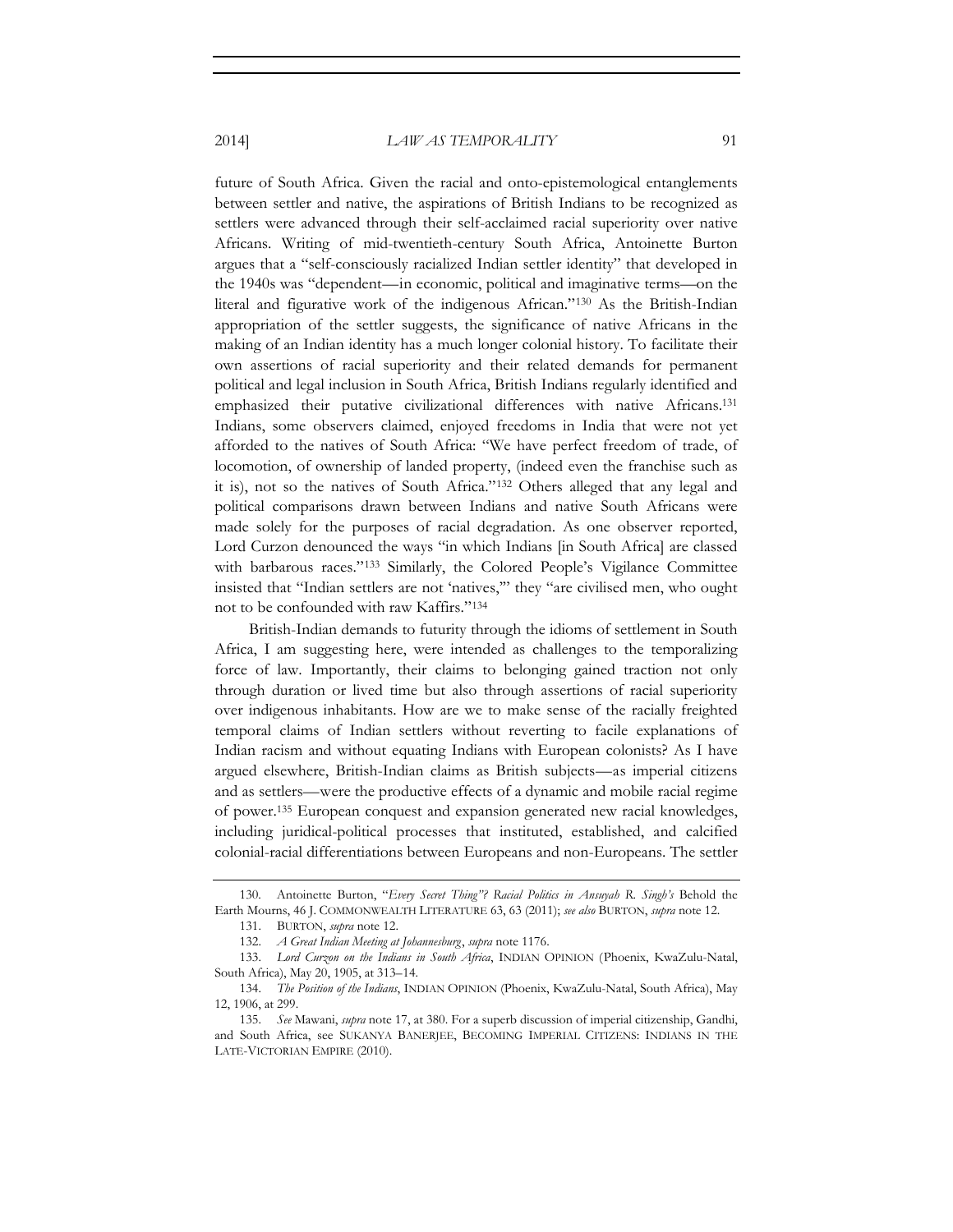was one outcome. These colonial distinctions were established in ontological terms via language, history, culture, disposition, religion, phenotype, and climate.136 Importantly, British Indians were not situated beyond or outside racialcolonial power. They were its constitutive effects. As Foucault reminds us, there is a double meaning to the term *subject*. The subject may be "subject to someone else by control and dependence."137 However, he is also "tied to his own identity by a conscience or self-knowledge."138 Both instances, Foucault elaborates, "suggest a form of power which subjugates and makes subject to."139 Subjection and subjectivity, I am claiming here, are inscribed in and work through competing racial temporalities.

Racial power as white/European superiority worked on the body as coercion, violence, and force, as the enactment of colonial laws and through the subjection and subjectification of Africans and British Indians, as my discussion of South Africa makes clear. However, racial power also worked *through* subjects, through the production of desires, choices, and actions. Explaining the settler's emergence solely through Indian racism tells us little of racial subjection and subjectification as entangled products of racial, colonial, and juridical power. Indian claims as settlers were not merely demands to be European. Remember, in *Indians Abroad*, Gandhi drew a clear and immutable distinction between the ethical priorities and objectives of British Indians and European colonists. Thus, British-Indian assertions and appropriations of the term settler were temporal and racial claims to imperial subjecthood; they were demands for inclusion in the imperial polity to enjoy equal rights as British subjects through their pasts and their futures in South Africa as they were condensed in the now. Focusing on the generativity of race—as a regime of power that underwrote the colonial context in South Africa—foregrounds the Indian settler as a racial and temporal effect, a refusal of law's time through the experiences of lived time that was produced through long and violent histories of colonial-racism. The temporal demands of the Indian settler were made possible through the antinomies of colonial politics and through the figurative and literal erasure of the African native as inhabiting a vanishing time of priorness. The constituent relations between subjectivity and temporality and the ontological entanglements between European and native, as evidenced in the term settler, reveal the asymmetries of colonial power that underwrote British-Indian claims to belonging.

- 138. *Id.*
- 139. *Id.*

<sup>136.</sup> *See* Hesse, *Racialized Modernity*, *supra* note 16, at 656.

<sup>137.</sup> Michel Foucault, *The Subject and Power*, 8 CRITICAL INQUIRY 777, 781 (1982).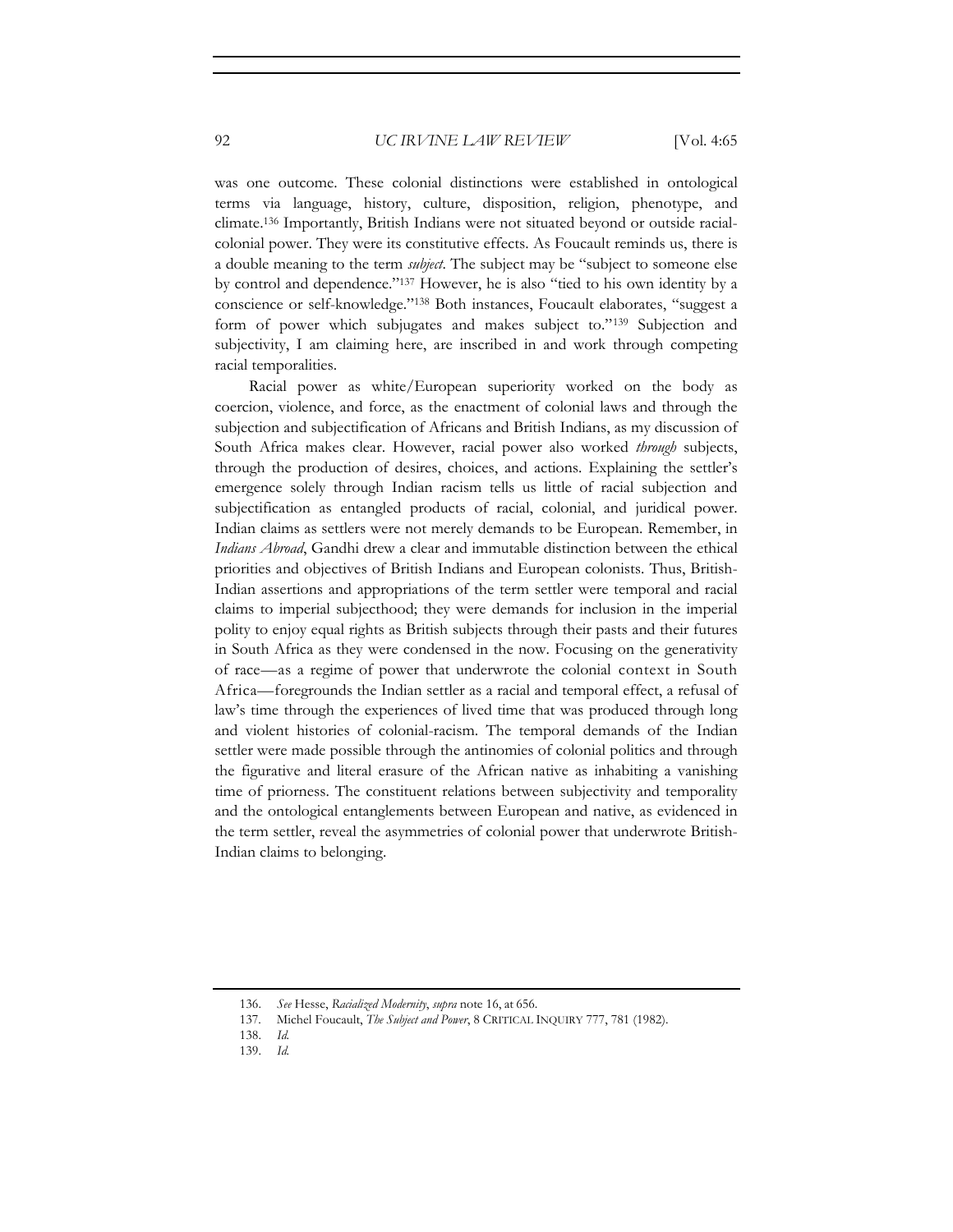## **CONCLUSION**

*[ T]he settler is a figure of contradiction rather than uninterrupted colonial hegemony. Some of the critical aporetic difficulties, those gaps, silences, ambivalences that so*  indelibly mark the colonial project, are resonantly evident in the settler.

—Grant Farred140

What is to be gained conceptually and politically by critically examining the temporalities of law as teleological, yet fitful, as changing and responsive, as a process of doubling that continually unfolds onto and into itself? How might these abstract formulations on the ephemerality of law's time be relevant to and resonate with the historical and ongoing politics of setter colonialism, the conditions that marked the emergence of the Indian settler in South Africa and its renewed counterpart, the Asian settler in Hawaiʻi, Canada and Australia? Conceptualizing law as temporality, through a wider and more dynamic view of past, present, and future, as I have suggested above, illuminates law's claims to authority, legitimacy, and universality. It highlights law's becoming: its expansive reach, its ubiquity, and in the case of South Africa and other settler colonies, its effects on the colonial-racial constitution and organization of social and political life. Conceptualizing law as temporality queries the ways in which law produces time, orders the *nomos*, and gains its authority through variegated and discontinuous temporal arrangements. While retaining the past as a critical element in law's time, law as temporality moves beyond history and historicity and invites an exploration into law's own deployment of time as a means of capturing and obscuring, albeit not always successfully, the densities of lived time. Law condenses past, present, and future, its *telos* produces an overarching unity in and as its *nomos*, a configuration in which the future is central as both a critical opening of newness and as a time to be appropriated and absorbed. One way through which law maintains its sovereignty and authority is by ordering the world temporally, erasing other temporalities through its overarching time, while remaining responsive to those temporalities that do not neatly map onto and cannot easily be incorporated into its own movements. The presumed timelessness of law masks a heterogeneity of lived temporalities that law aspires to assimilate and obfuscate but which also actively challenge and refuse law's temporal claims, as the case of Indian settlers makes clear. Until law's time is sufficiently problematized, the temporalities that continue to organize and animate racial-colonial distributions of power will remain eclipsed and unremarked.

In early twentieth-century South Africa, a critical exploration of law's time reveals the racial divisions and antinomies produced by colonial legalities, the fraught and fractious racial and anticolonial politics these divisions generated, and their ongoing effects as modalities of racial-colonial governance. Attending to law as temporality points to the dense, knotted, and shifting entanglements of settler

<sup>140.</sup> Farred, *supra* note 12, at 796–97.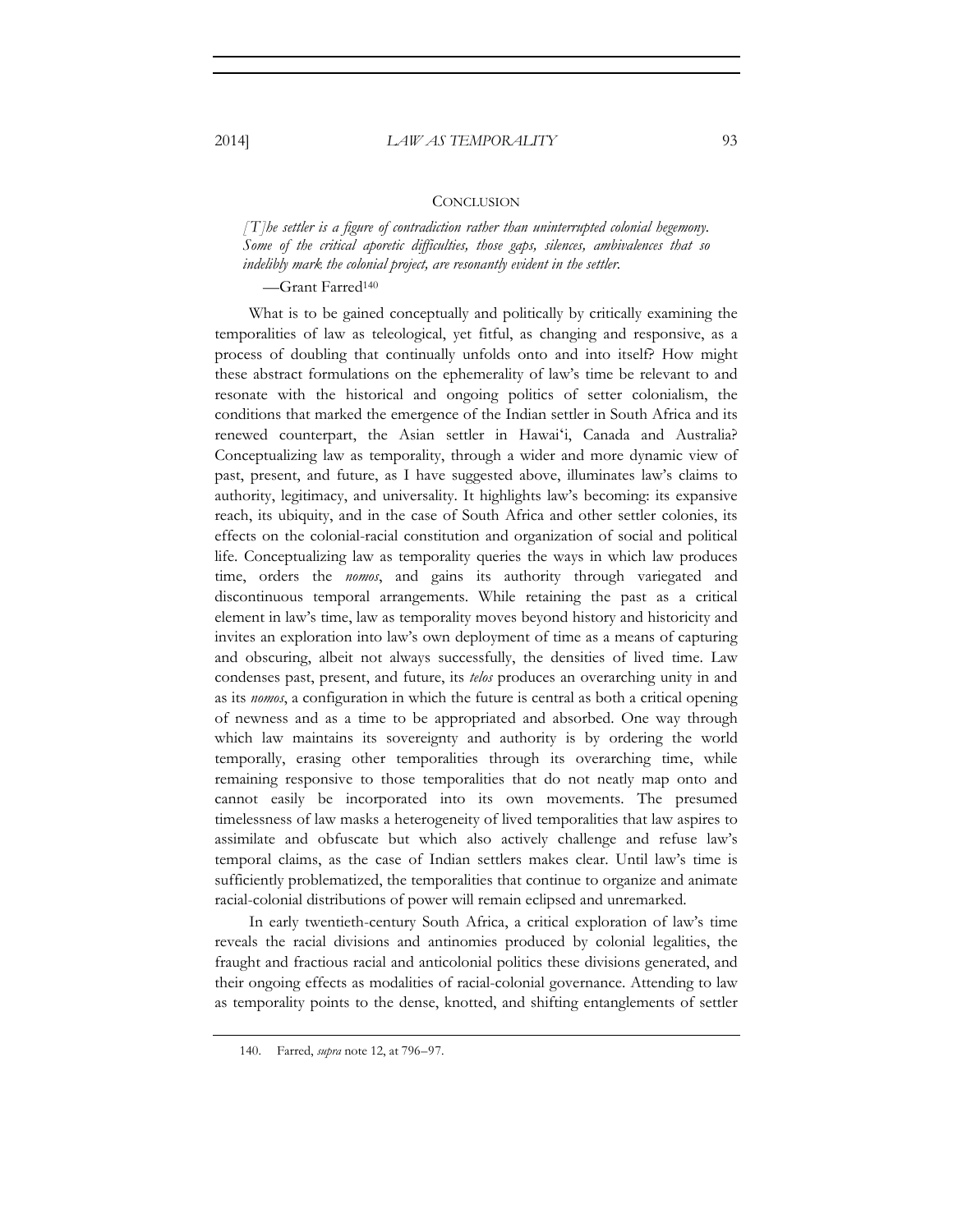colonialism and to the existence of competing and overlapping temporalities. These antagonisms are not unique or specific to South Africa alone, as evidenced by indigenous struggles over land and sovereignty, changing state concerns over migration, and shifting geopolitics that have led to fears regarding the ascendency of China and India and its effects. In the midst of a projected "Asian century," where Asia is considered the *new future*, the enduring, mutable, and lived forms of coloniality continue to demand historical analysis and critical scrutiny.141

Charges of Asian settlers that have emerged of late must be situated within these historical, contemporary, and futural times as a way to consider the animating forces, logics, and modalities of violence that underpin its ascendency on the global political scene. The Indian settler, as I have argued here, cannot be separated from the violence and coercion of its emergence. As an effect of racialcolonial power in early twentieth-century South Africa, the Indian settler vividly demonstrates the doubling of time: the ways that law produced colonial subjects as inhabiting specific temporalities (as past, present, and future) and how colonial subjects contested these temporalizations through their own fractured and dislocated conceptions of lived time. British Indians rejected the impermanence imposed on them through legal restrictions and taxonomies, and in so doing initiated their own conceptions of time that trafficked in particular formulations of race. Their claims as settlers endeavored to challenge some configurations of colonial-racial power but only by reinforcing, repeating, and reifying others. British-Indian attempts to challenge law's time, particularly its imposing force, only reinscribed efforts by the colonial state to relegate native Africans to the past and to history.

To look historically at the Indian settler question is not to absolve British Indians for their role in settler colonialism. Nor is it to initiate a comparison of colonial pain and suffering. Rather, my investigation, I hope, opens other ways of examining the enduring effects of racial-colonial regimes of power, particularly the deep entanglements of settler colonial violence and coercion that have resurfaced in (post)colonial politics, often in divisive ways. Approaching law as a temporal force in colonial politics foregrounds the racial divisions and antinomies produced through colonialism while suggesting that the racial is not solely a spatial force but also a temporal one that operates as an equally powerful set of governing practices. A critical examination of law's temporalizing command, its divisions and dislocations might open possibilities for an (un)timely politics of solidarity that is currently strained through claims of Asians as settlers. The *settler* as Grant Farred reminds us, is a figure of contradiction produced by the silences and ambivalences "that so indelibly mark the colonial project."142 It is these silences and

<sup>141.</sup> While the nineteenth century was defined as the "British century," and the twentieth century as the American one, the twenty-first century has been identified as the "Asian century." These changing geopolitics are vital to the debates over colonial settlement but have received little critical attention. On the Asian century, see ASIA 2050: REALIZING THE ASIAN CENTURY (2011).

<sup>142.</sup> Farred, *supra* note 12, at 797.